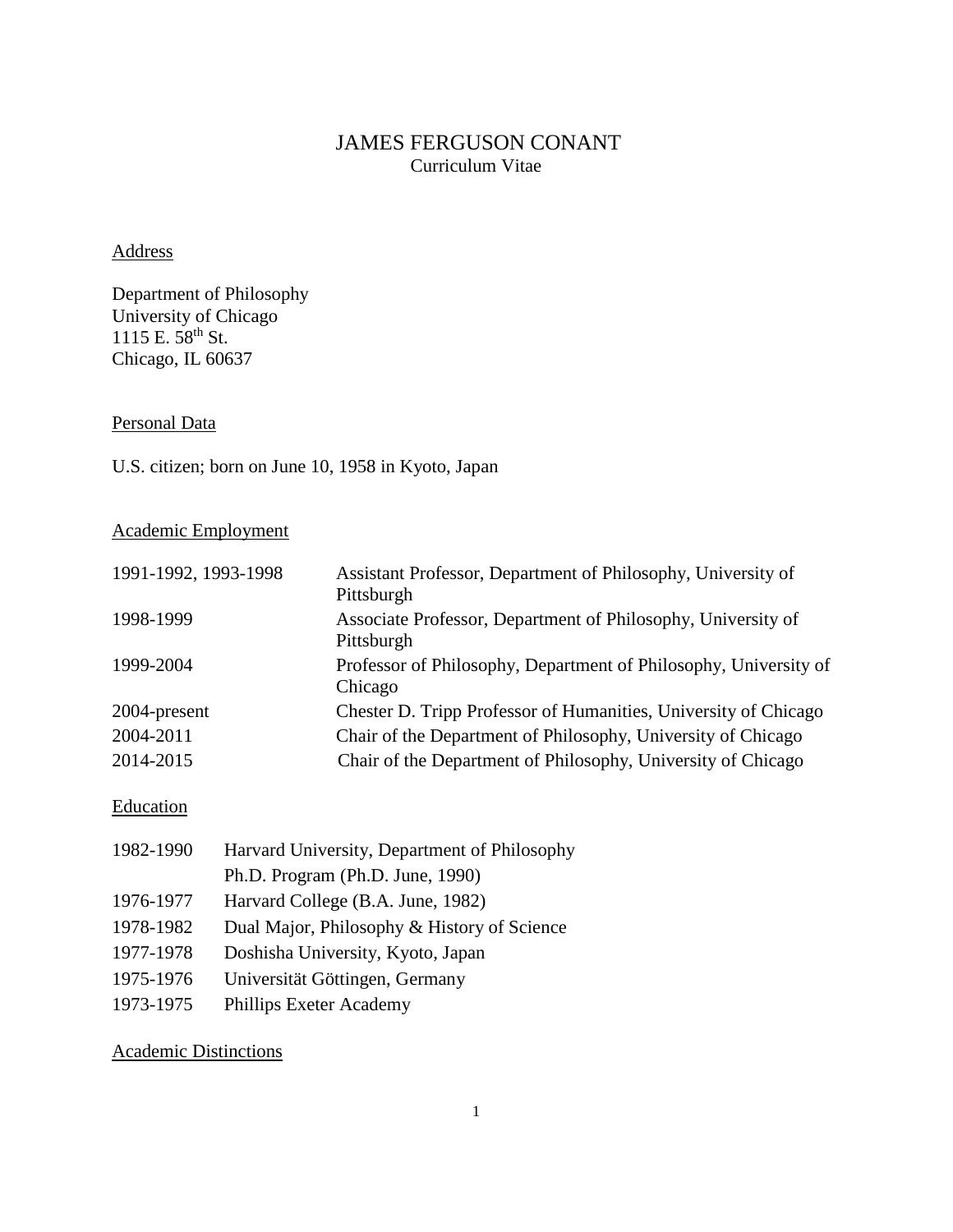| 2015-2017 | Neubauer Faculty Project: The Idealism Project                                                              |
|-----------|-------------------------------------------------------------------------------------------------------------|
| 2012-2013 | Lichtenberg-Kolleg Fellow                                                                                   |
| 2012-2017 | Anneliese Maier-Forschungspreis five-year grant from the Alexander von                                      |
|           | Humboldt foundation                                                                                         |
| 2011-2012 | SIAS Grant (with Sebastian Rödl): The Second Person: Comparative                                            |
|           | Perspectives                                                                                                |
| 2011-2013 | Humboldt Transcoop-Projekt with Christoph König and David Wellbery: From<br>Goethe to Wittgenstein          |
| 2011      | The Institute of Philosophy of the University of Porto in Portugal hosted a                                 |
|           | conference titled The Logical Alien at 20, on the 20th anniversary of the                                   |
|           | publication of my essay "The Search for Logically Alien Thought".                                           |
| 2011      | On June 10, 2011, the journal <i>Philosophical Investigations</i> published a special                       |
|           | jubilee issue which features the ten best articles published in the journal from                            |
|           | 1980 to the present day and includes my 1998 article "Wittgenstein on Meaning                               |
|           | and Use".                                                                                                   |
| 2008-2009 | Wissenschaftskolleg zu Berlin Fellow                                                                        |
| 2008-2010 | Humboldt Transcoop-Projekt with Pirmin Stekeler on From Transcendental Logic<br>to the Analysis of Practice |
| 2006-2007 | Andrew W. Mellon Foundation Fellowship with David Wellberry: Sawyer                                         |
|           | Seminar on Non-Discursive Thought From Goethe to Wittgenstein                                               |
| 2005-2006 | Franke Center for the Humanities Faculty Fellow                                                             |
| 2004-2006 | Humboldt Transcoop-Projekt with Sebastian Roedl, on General and                                             |
|           | Transcendental Logic in the Tradition of Kant, Frege and Wittgenstein                                       |
| 1995-1996 | University of Pittsburgh Distinguished Teaching Award                                                       |
| 1994-1995 | University of Pittsburgh Curriculum Development Grant                                                       |
| 1992-1993 | Michigan Society of Fellows, Junior Fellow                                                                  |
| 1990      | George Plimpton Adams Prize for Outstanding Dissertation, Harvard University                                |
| 1988-1989 | Mrs. Giles Whiting Foundation Fellowship                                                                    |
| 1985-1986 | Harvard Graduate Academic Merit Fellowship                                                                  |
| 1983-1984 | Harvard University Distinguished Teaching Fellow Award                                                      |
| 1981-1982 | Harvard College Class of 1982 Phi Beta Kappa Academic Top Twelve Award                                      |
|           |                                                                                                             |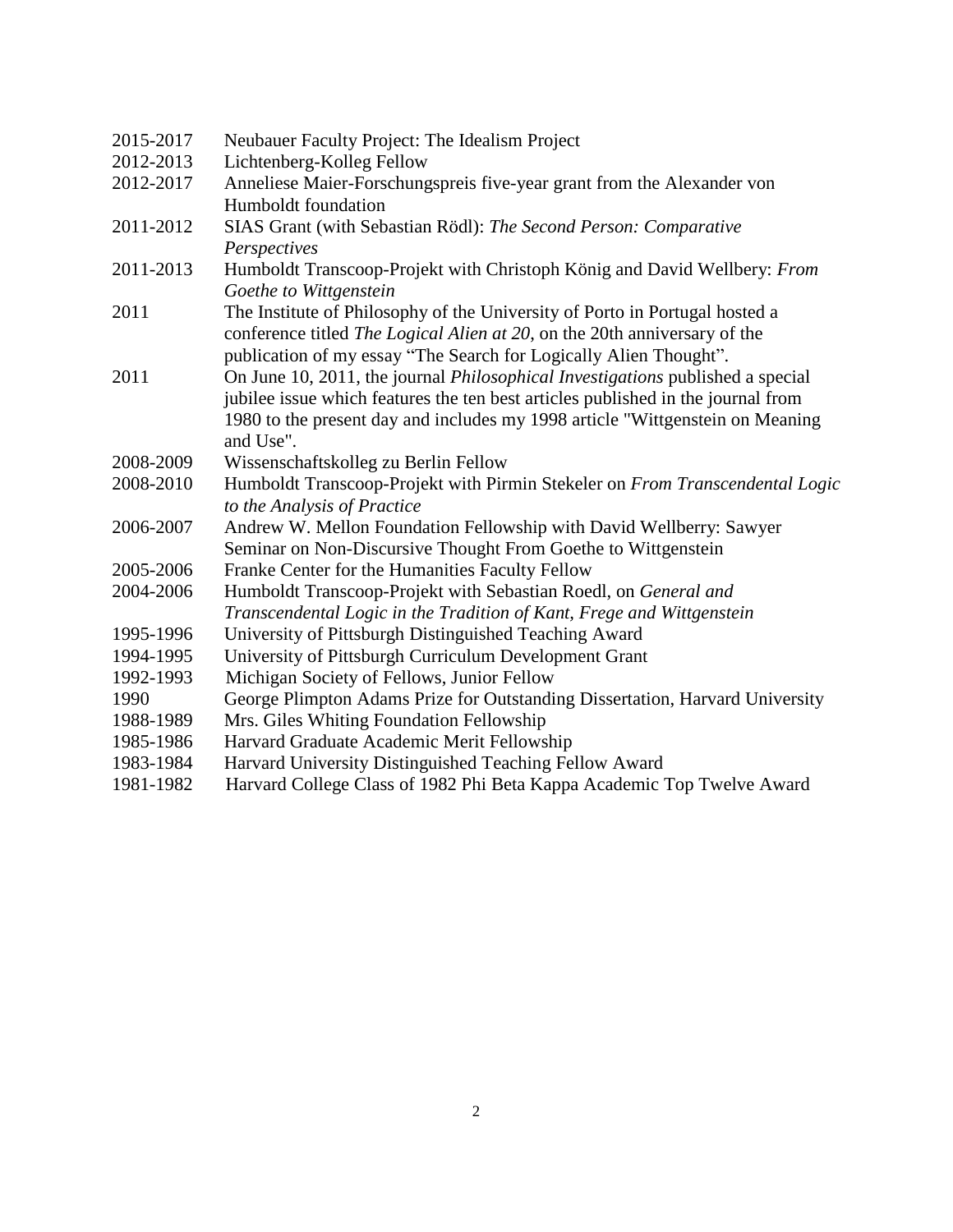### Other Professional Activities

Co-Director, FAGI, Institute for the Study of Analytic German Idealism, University of Leipzig Editorial Board, *Wittgenstein-Studien*, De Gruyter, Berlin Editorial Board, *Iride*, il Mulino, Firenze Academic Advisory Board, Wissenschaftskolleg zu Berlin Academic Advisory Board, Kulturwissenschaftliches Institut Essen Academic Advisory Board, Berlin Center for Knowledge Research Co-Chair, International Wittgenstein Society Advisory Board, University of Dortmund, Institute of Advanced Study Advisory Board, Technical University of Berlin, Excellence Center in Philosophy North American Nietzsche Society, Board of Directors. Workshop Coordinator, Wittgenstein Workshop, University of Chicago. Referee for Harvard University Press, Oxford University Press, Cambridge University Press, Routledge, Stanford University Press, Ashgate, Hackett, and University of Chicago Press. Co-member of international 5-year research project on *Wittgenstein and the Possibility of Philosophical Therapy* funded by the Norwegian Research Council. Co-member of Inter-Nordic Research Council Project on the relation between philosophy and science. University of Chicago Faculty Senate Representative. International Ludwig Wittgenstein Society, Board of Directors AHRC Project on *Methodological Issues in Analytic Philosophy & Logic*, Advisory Board

### Publications

"Philosophie als Lebenspraxis und Philosophie als Schreibpraxis," in *Geschichte der Germanistik* 49/50, 2016. pp. 134-144

"Why Kant Is Not a Kantian" in *Philosophical Topics*, Vol. 44. No. 1 Spring 2016

"Wie Philosophen Probleme (auf)loesen," LVZ, January 2016.

With Sebastian Roedl, "The Fundamental Character of the Second Person as a Form of Consciousness," in *The Second Person*, ed. by James Conant and Sebastian Roedl, Philosophical Topics, 42:1, Spring 2016.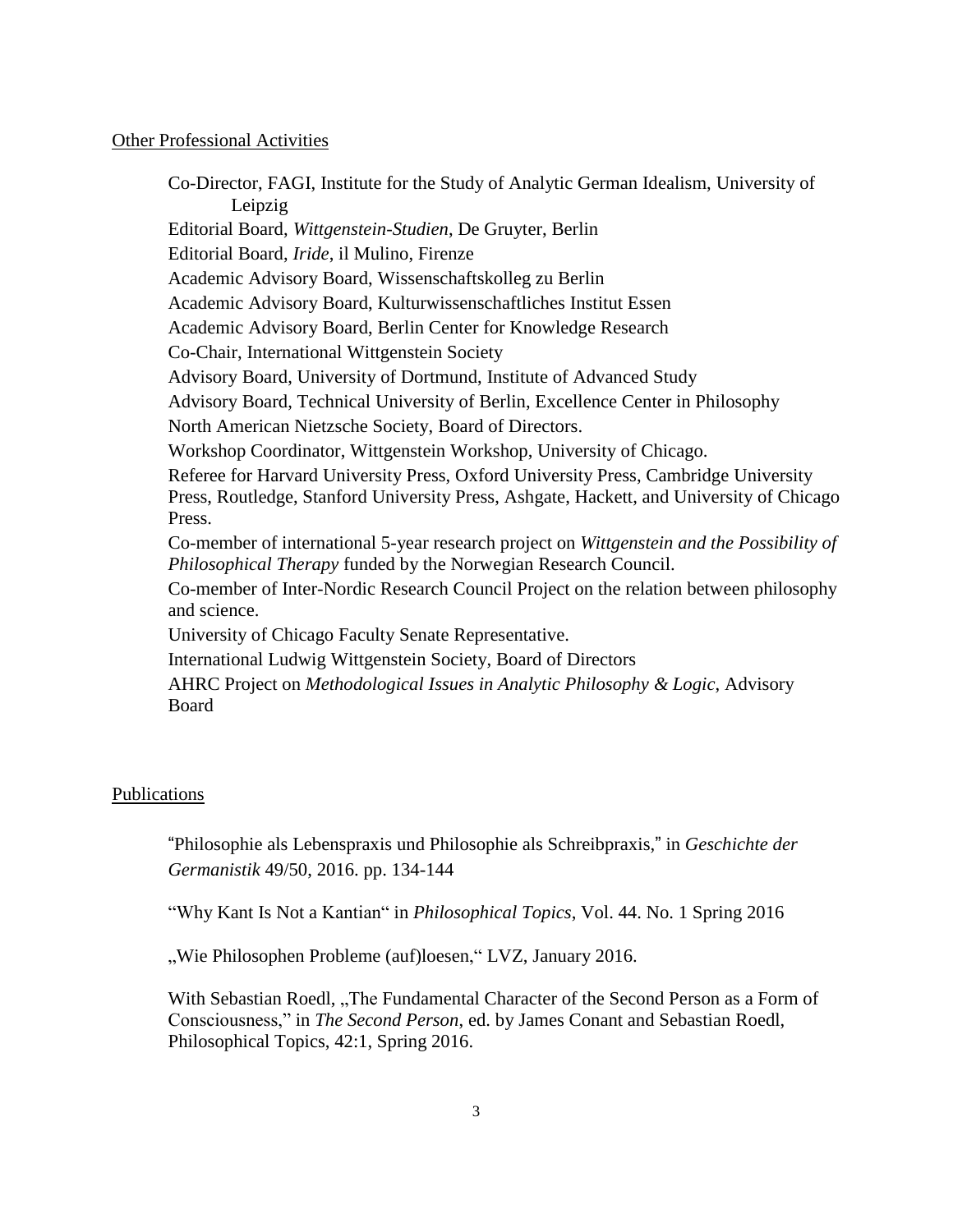"Kants Kritik des Schichtenmodells des menschlichen Geistes", in *Das Neue Bedürfnis nach Metaphysik* ed. Andreas Speer, Suhrkamp 2015, pp. 137-149.

"The Emergence of the Concept of the Analytic Tradition as a Form of Philosophical Self-Consciousness", forthcoming in *Beyond the Analytic-Continental Divide*, ed. by Jeffrey Bell, Andrew Cutrofello and Paul Livingston, New York: Routledge, 2015.

"Die Unsichtbarkeit einer perfekten Regie: Über Psycho (Alfred Hitchcock, USA 1960)" in Angela Keppler, Judith-Frederike Popp u. Martin Seel (Hrsg.) *Gesetz und Gewalt im Kino* Frankfurt: Campus Verlag, 2015, pp. 258- 280

James Conant and Andrea Kern,"Analytischer Deutsche Idealismus: Vorwort zur Buchreihe" in Robert B. Brandom, *Wiedererinnerter Idealismus*, Suhrkamp Verlag 2014, pp. 9-12

*Friedrich Nietzsche: Perfektionismus & Perspektivismus*, Konstanz University Press, 2014

"Das Exemplarische bei Emerson und Nietzsche" in Christian Benne and Enrico Müller (eds.) *Ohnmacht des Subjekts – Macht der Persönlichkeit*, Basel: Schwabe 2014, pp.207- 225

"Amerika als das philosophische Telos von Schillers literarischem Kantianismus" in *Geschichte der Germanistik: Historische Zeitschrift für die Philologien* vol. 43/44, 2013, pp.12-20

"Die Suche nach logisch fremdem Denken: Kant, Frege und der Tractatus", tr. by Bastian Reichardt, forthcoming in Bastian Reichardt and Alexander Samans (eds.) *Freges Philosophie nach Frege*. Münster: Mentis, 2013

"Interview. From Positivist Rabbi to Resolute Reader: James Conant in Conversation with Niklas Forsberg, Part 1", in Nordic Wittgenstein Review. Volume 2, Issue 1, (Aug, 2013) Pages 131–160

Συμμετρíες και ασυμμετρíες στον πρακτικó και τον θεωρητικó λóγο [Symmetries and Assymetries in Practical and Theoretical Reason] in ΔΕΥΚΑΛΙΩΝ [Deucalion], Vol.29, Issue 1-2, December 2012.

"Nos pouvoirs cognitifs peuvent-ils atteindre les objets eux-mêmes ?" in *Lire L'esprit et le monde de John McDowell*, co-edited by Anne Le Goff and C. Al‐Saleh, Vrin, Paris, Fall, 2012.

*Le perfectionnisme de Nietzsche*, translated by Pascal Duval, published by Amazon Kindle, Fall 2012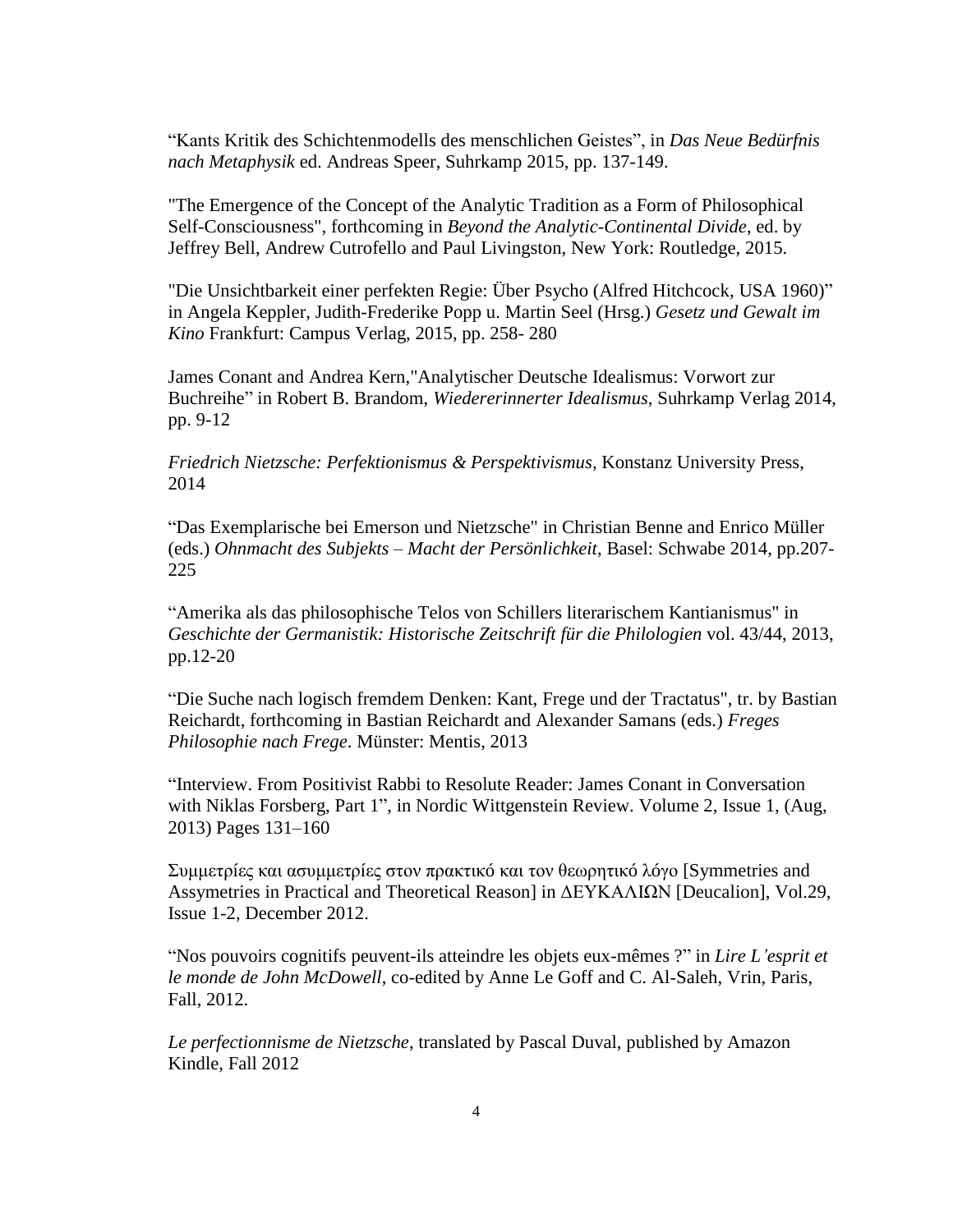*Orwell ou le pouvoir de la vérité*, Agone, Paris, 2013

"Two Varieties of Skepticism" in *Rethinking Epistemology,* Vol. 2, edited by Guenter Abel and James Conant, Walter De Gruyter, Berlin, 2012.

"Spielarten des Skeptizismus" in *Skeptizismus und Metaphysik* edited by Markus Gabriel, Akademie-Verlag, Berlin, 2012, pp. 21-72.

"Von der mathematischen Logik zur Sprache: Wittgensteins spätere Kritik des Tractatus", in *Wittgenstein: Zu Philosophie und Wissenschaft*, edited by Pirmin Stekeler, Felix Meiner Verlag, Berlin, 2012, pp. 30 - 62.

"Grenzen der Sprache: Eine Skizze von Wittgensteins Spätkritik am,Tractatus," in *XXIst Deutschen Kongreß für Philosophie*, ed. Hans Julius Schneider und Carl Friedrich Gethmann, Academie Verlag, Leipzig, 2011.

"The Triumph of the Gift over the Curse in Stanley Cavell's Little Did I Know" in *MLN Comparative Literature Issue*, Vol. 126, No. 5 (December 2011), pp. 1004-1013.

"Three ways of Inheriting Austin", in *La philosophie du langage ordinaire: Histoire et actualité de la philosophie d'Oxford / Ordinary Language Philosophy: The History and Contemporary Relevance of Oxford Philosophy,* eds. Christoph Al-Saleh and Sandra Laugier, Olms Verlag, Hildesheim, 2011.

Co-authored (with Ed Dain), "Throwing the Baby Out: A Reply to Roger White" in *Beyond The Tractatus Wars: The New Wittgenstein Debate* Edited by Rupert Read, Matthew A. Lavery, Routledge,

"Wittgenstein's Methods" in *The Oxford Handbook of Wittgenstein*, eds., O. Kuusela and M. McGinn, Oxford University Press, Oxford, 2011.

"The World of a Movie", in *Making a Difference,* edited by Niklas Forsberg and Susanne Jansson, Thales, Stockholm, 2011.

James Conant and Cora Diamond, *Rileggere Wittgenstein* (with a Foreword by Piergiorgio Donatelli and an Afterword by Silver Bronzo), Carocci, Rome, 2010

"Eine Skizze von Wittgensteins Spätkritik am Tractatus," *XXIst Deutschen Kongreß für Philosophie*, ed. Hans Julius Schneider und Carl Friedrich Gethmann, Academie Verlag, Leipzig, 2010

"A Development in Wittgenstein's Conception of Philosophy: From 'The Method' to Methods", in *Sprachspiele verstrickt - oder: Wie man der Fliege den Ausweg zeigt*, edited by Stefan Tolksdorf and Holm Tetens, Berlin, De Gruyter Verlag, 2010, pp. 55–80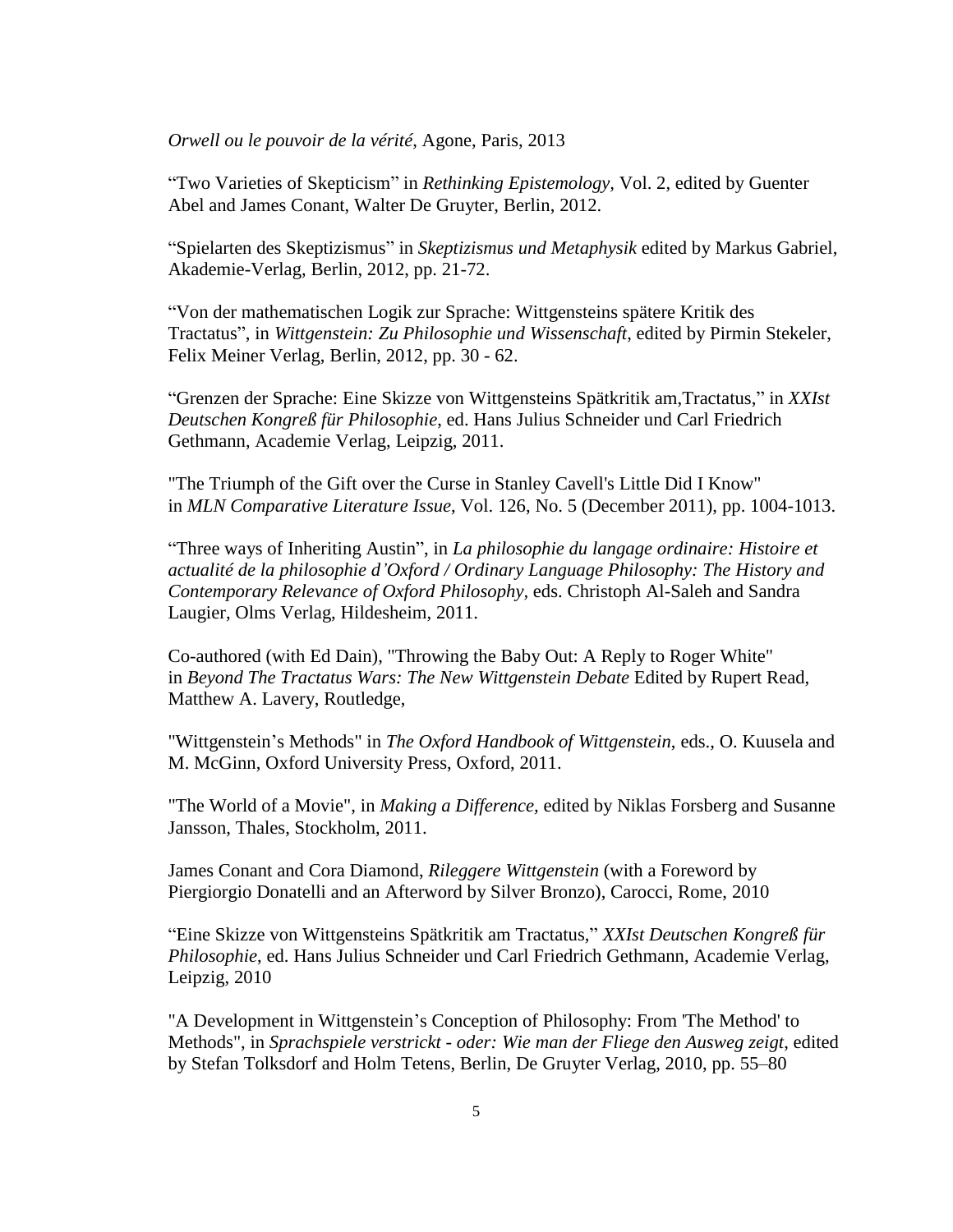"Absorption – Die Ontologie einer Spielfilmwelt", in *Geschichte der Germanistik*, Deutsches Literaturarchiv Marbach, 2009

"The American Scholar," in *New Literary History of America*, ed. Greil Marcus and Werner Sollors, Harvard University Press, April, 2009.

"Josiah Royce and the Problem of Error," in *New Literary History of America*, ed. Greil Marcus and Werner Sollors, Harvard University Press, April, 2009.

"Continuity and Discontinuity in Wittgenstein's Philosophy", in *Ludwig Wittgenstein: Ingenieur—Philosoph—Kuenstler*, Parerga Verlag GmbH, 2008.

"Subjective Thought", *Cahiers Parisiens*, edited by Robert Morrissey, Volume 3, 2007.

"Mild Mono-Wittgensteinianism", in *Wittgenstein and the Moral Life: Essays in Honor of Cora Diamond,* edited by Alice Crary, M.I. T. Press, 2007.

"Wittgenstein's Later Criticism of the Tractatus", in *Wittgenstein: The Philosopher and his Works*, edited by A. Pichler and S. Säätelä, Ontos Verlag, 2006.

"Φιλοσοφία & Κινηματογράφος: συνέτευξη του James Conant στη Βάσω Κιντή" ("Philosophy & Cinematography: interview with James Conant by Vasso Kindi"), *Cogito* vol.5, 2006 (Greek philosophical journal).

"The Dialectic of Perspectivism, I", *SATS*, Autumn, 2005 issue.

"The Dialectic of Perspectivism, II", *SATS*, Spring, 2006 issue.

"The Recovery of Greece and the Discovery of America", in *[Reading](http://libcat.uchicago.edu/ipac20/ipac.jsp?session=11448R81F19K9.114153&profile=ucres&uri=full=3100002~!5889821~!1&ri=2&aspect=reserves&menu=search&source=~!horizon) Cavell, edited by Alice Crary and Sanford Shieh, [Routledge,](http://libcat.uchicago.edu/ipac20/ipac.jsp?session=11448R81F19K9.114153&profile=ucres&uri=full=3100002~!5889821~!1&ri=2&aspect=reserves&menu=search&source=~!horizon) 2006.*

"Die Welt eines Films", *Deutsche Zeitschrift Fuer Philosophie*, Band 54, Heft 1 (Jan 2006).

"What 'Ethics' in the *Tractatus* is *Not*", in *Religion and Wittgenstein's Legacy*, edited by D.Z. Phillips, Ashgate Publishing, 2005.

"Rorty and Orwell on Truth", in *On Nineteen Eighty-Four: Orwell and the Future,* edited by Abbot Gleason, Jack Goldsmith, and Martha Nussbaum, Princeton University Press, 2005.

"Cavell and the Concept of America", in *Contending with Stanley Cavell*, edited by Russell Goodman, Oxford University Press; 2005.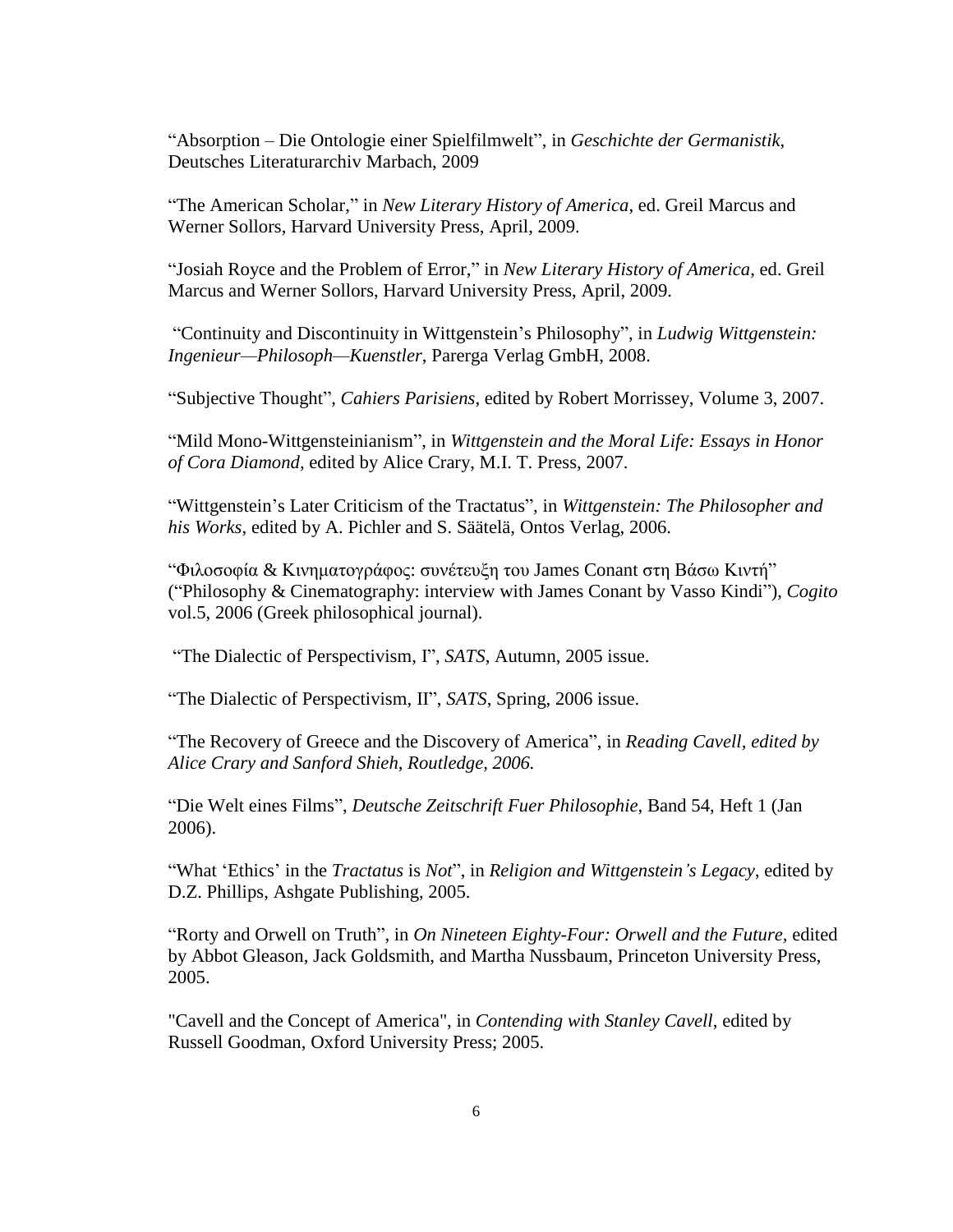"How Wittgenstein's Ladder Turned into a Fly-bottle", in *New History of German Literature*, edited by David Wellbery, Hans Ulrich Gumbrecht, Anton Kaes, Dorothea von Muecke, and Judith Ryan, Harvard University Press; 2004.

--German translation: "Eine Leiter wird zum Fliegenglas," *Eine Neue Geschichte der Deutschen Literartur*, ed. David Welberry, Judith Ryan and Hans Ulrich Gumbrecht, Berlin University Press, Fall, 2008.

co-author (with Cora Diamond), "On Reading the *Tractatus* Resolutely", in *The Lasting Significance of Wittgenstein's Philosophy*, edited by Max Kölbel and Bernhard Weiss, Routledge, 2004.

"Varieties of Skepticism", in *Wittgenstein and Skepticism*, edited by Denis McManus, Routledge Press, 2004.

"Why Worry About the *Tractatus*?", in *Post-Analytic Tractatus*, edited by Barry Foster, Ashgate, 2004.

(with Hilary Putnam and Richard Rorty), "What is Pragmatism? A Discussion", in *Think*, Issue 8 Autumn 2004.

– German translation: "Was ist Pragmatismus?", in *Wittgenstein Jahrbuch* 2003, edited and translated by Richard Raatzsch.

"Jeter l'échelle", in *Europe*, Vol. 82, No. 906, October 2004.

"Concept of America", in *Society*, Vol. 41, No. 1, 2003.

"On Going the Bloody Hard Way in Philosophy", in *The Possibilities of Sense*, edited by John Whittaker, Macmillan, 2003.

"Können unsere kognitiven Vermögen die Gegenstände selbst erreichen?", in *Hilary Putnam und die Tradition des Pragmatismus*, edited by Marcus Willaschek and Marie-Louise Raters, Suhrkamp, 2002.

"Le premier, le second & le dernier Wittgensein", in *Wittgenstein, dernières pensées*, edited by Jacques Bouveresse, Sandra Laugier and Jean-Jacques Rosat, Agone, 2002.

"The Method of the *Tractatus*", in *From Frege to Wittgenstein: Perspectives on Early Analytic Philosophy*, edited by Erich H. Reck, Oxford University Press, 2002.

"Kafka en Floride", in *Esprit*, January 2002.

"A Prolegomenon to the Reading of Later Wittgenstein", in *Deconstruction and Pragmatism*, edited by Chantal Mouffe and Ludwig Nagl, Peter Lang Press, 2001.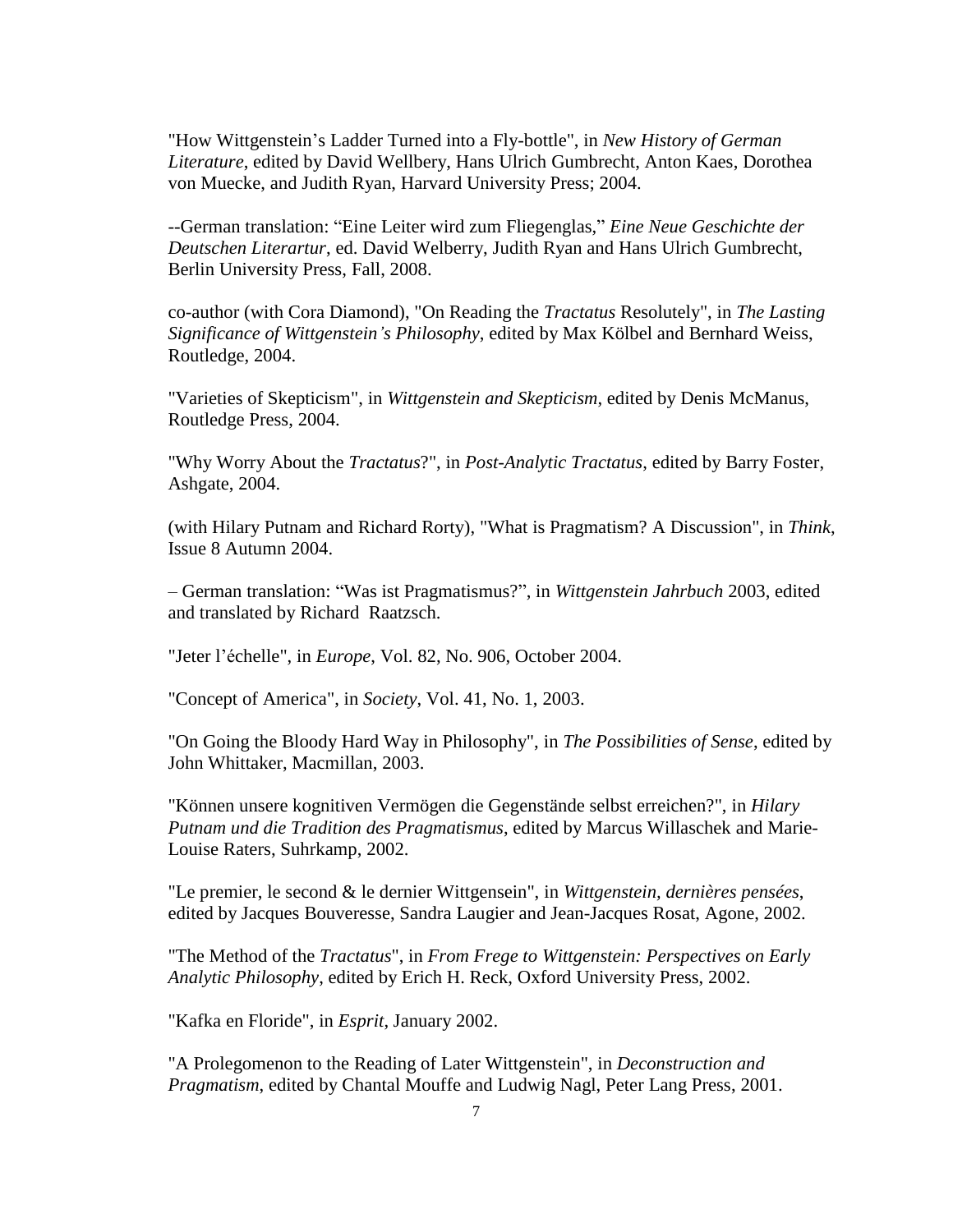"Two Conceptions of *Die Überwindung der Metaphysik*", in *Wittgenstein in America*, edited by Timothy McCarthy and Peter Winch, Oxford University Press, 2001.

– French translation: "Deux conceptions de l'*Überwindung der Metaphysik*: Carnap et le premier Wittgenstein", in *Carnap et la philosophie analytique*, edited by Sandra Laugier, Vrin, 2001.

"Philosophy and Biography", in *Wittgenstein: Biography and Philosophy*, ed. James Klagge, Oxford University Press, 2001.

– Norwegian translation: "Filosofi og Biografi", in *Erfaring og Forståelse - Biografiens Teori og Praksis* (*Experience and Understanding - The Theory and Practice/Praxis of Biography*), Unipub Forlag, 2008.

—Italian translation: "Filosofi e biografia", translated by Matteo Falomi, in *Iride,* anno XIX n. 48 maggio-augusto 2006*,* pg. 303-318.

"Coming to Wittgenstein", in *Philosophical Investigations*, Vo. 24, No.2, 2001.

"In the Electoral Colony", in *Critical Inquiry*, Summer 2001.

"Nietzsche's Perfectionism: A Reading of *Schopenhauer as Educator*", in *Nietzsche's Postmoralism*, edited by Richard Schacht, Cambridge University Press, Cambridge, 2000.

"Frege and Early Wittgenstein on Elucidation", in *The New Wittgenstein*, edited by A. Crary and R. Read, Routledge, London, 2000.

"Freedom, Cruelty and Truth: Rorty versus Orwell", in *Richard Rorty and His Critics*, edited by Robert Brandom, Blackwell, Oxford, 2000.

– German translation of abridged version: "Freiheit, Wahrheit und Grausamkeit: Rorty und Orwell", in *Philosophie:Wissenchaft – Wirtschaft*, edited by Rainer Born und Otto Neumaier, ÖBT & HPT, Vienna, 2001.

"Cavell et ses critiques a propos de la signification et de l'usage ", in *Cycnos*, vol. 17, no. 1, 2000.

co-author (with John Haugeland) Introduction to Thomas Kuhn's *The Road Since Structure*, University of Chicago Press, 2000.

co-author (with Aristides Baltas and Vasso Kindi) "Αληθειαα 'ή Ελευθερια" ["Truth or Freedom"], *Ο Ρολιτης*, Ιούυιος 1999.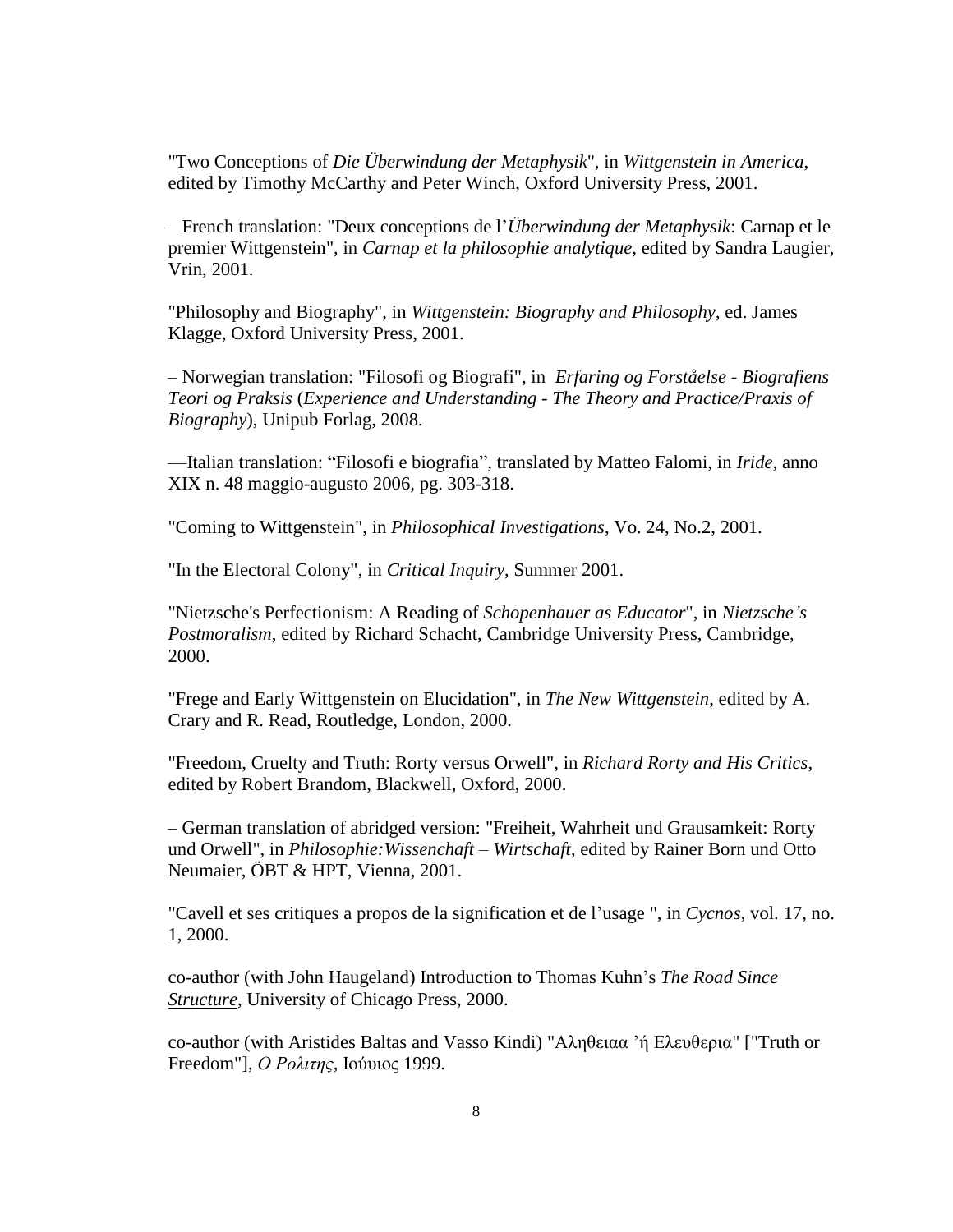"Wittgenstein on Meaning and Use", in *Philosophical Investigations*, Vol. 21, No. 3, 1998.

"Stanley Cavells Wittgenstein", in *Deutsche Zeitschrift für Philosophie* (1998, Heft 2).

--English version: "Stanley Cavell's Wittgenstein", *Harvard Review of Philosophy*, 2005

--Norwegian translation: "James Conant: Stanley Cavells Wittgenstein," *Agora: Journal of Metafysisk Spekusasjon*, nr. 1-2, 2008, kr 170.

"Emerson as Educator", in *Emerson Society Quarterly* (Spring, 1998).

"The James/Royce Dispute and the Development of James's 'Solution'", in *The Cambridge Companion to William James*, edited by Ruth Anna Putnam, Cambridge University Press, Cambridge, U.K.: 1997.

"Martha Nussbaum e il problema della forma di filosofia", *Iride* (April, 1997)

"How to Pass from Latent to Patent Nonsense", *Wittgenstein Studies* (No. 2, 1997)

"Putting Two and Two Together: Kierkegaard, Wittgenstein and the Point of View for Their Work as Authors", in *The Grammar of Religious Belief*, edited by D.Z. Phillips, St. Martins Press, NY: 1996.

"On Wittgenstein's Philosophy of Mathematics", *The Proceedings of the Aristotelian Society* (Fall, 1996), pp. 195-222.

"Nietzsche, Kierkegaard and Anscombe on Moral Unintelligibility", in *Religion and Morality*, edited by D. Z. Phillips, St. Martins Press, NY: 1996.

Introduction to Hilary Putnam's *Words and Life*, Harvard University Press, Cambridge: 1994.

"The Search for Logically Alien Thought: Descartes, Kant, Frege and the *Tractatus*" in *The Philosophy of Hilary Putnam*, *Philosophical Topics*, Vol. 20, No. 1, pp. 115-180.

"Kierkegaard, Wittgenstein and Nonsense", in *Pursuits of Reason*, edited by Ted Cohen, Paul Guyer and Hilary Putnam, Texas Tech University Press, Lubbock: 1992, pp. 195- 224.

"Throwing Away the Top of the Ladder", *The Yale Review*, Vol. 79, No. 3 (1991), pp. 328-364.

"On Bruns, on Cavell", in *Critical Inquiry*, Vol. 17, Spring 1991.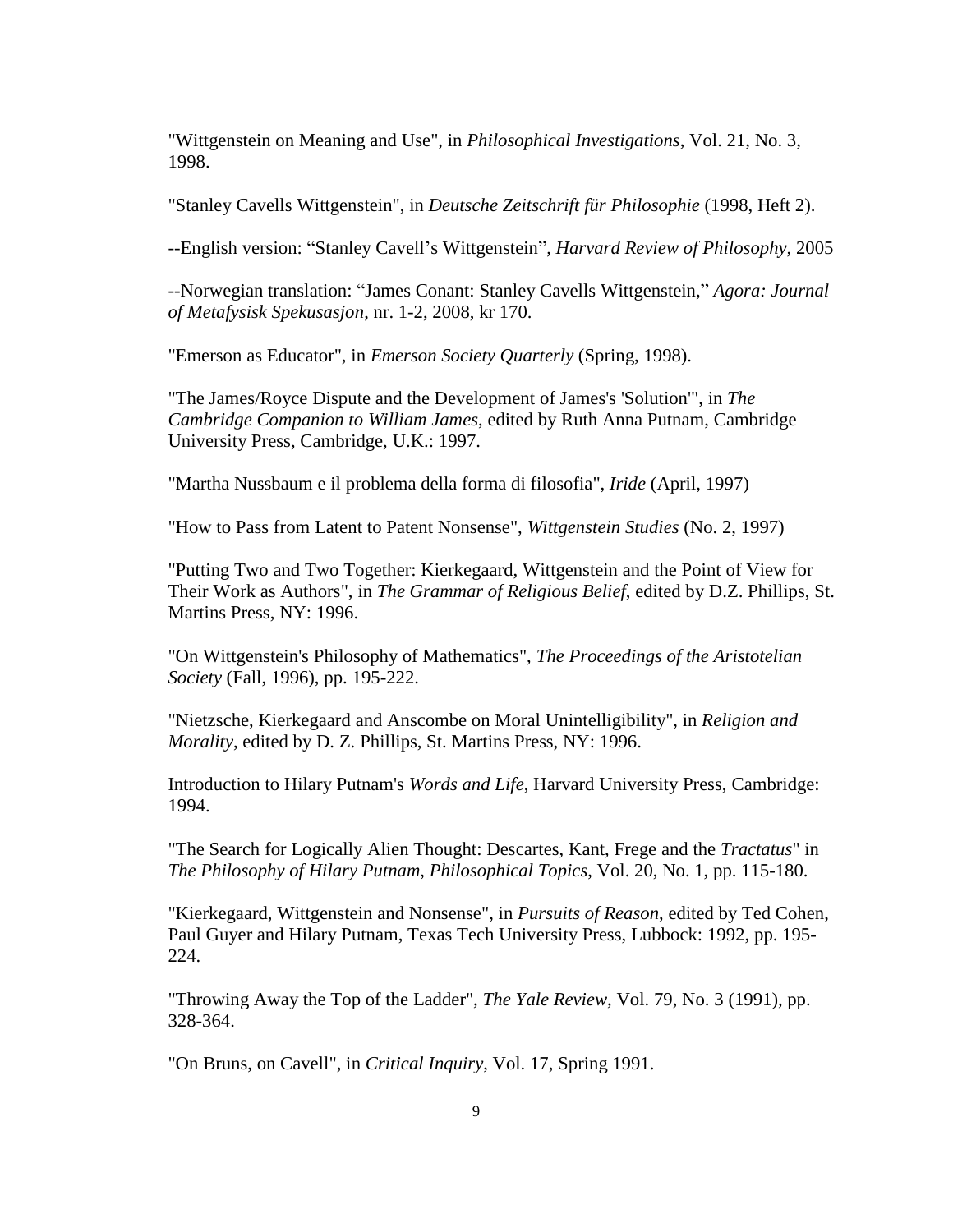Introduction to Hilary Putnam's *Realism with a Human Face*, Harvard University Press, Cambridge: 1990.

– French translation: *Le Réalisme à Visage Humain*, Editions du Seuil, Paris: 1994.

– Italian translation: *Realismo dal Valto Umano*, Societa editrice il Mulino, Rome: 1995.

"Must We Show What We Cannot Say?" in *The Senses of Stanley Cavell*, edited by R. Fleming and M. Payne, Bucknell University Press, Lewisburg: 1989, pp. 242-283.

"Introducing Cavell" in *The Senses of Stanley Cavell*, edited by R. Fleming and M. Payne, Bucknell University Press, Lewisburg: 1989, pp. 21-34.

"On Philosophical Ground", *Harvard Review*, Vol. 1, No. 1 (Spring 1988).

### Forthcoming Publications

"Kant's Critique of the Layer-Cake Conception of Human Mindedness in the B-

Deduction," in *Kant*'*s Critique of Pure Reason: a Critical Guide*, ed. James O'Shea Oxford UP, 2016.

"Die Einheit der Anschauung," in *Die anthropologische Differenz*, ed. Andrea Kern and Christian Kietzmann, Suhrkamp, 2016.

Co-authored with Silver Bronzo: "Resolute Readings of the Tractatus", for a volume edited by Hans Johann Glock, *The Blackwell Companion to Wittgenstein*.

"The Invisibility of Directorial Perfection" in *Philosophy and Film*, ed. by Ludwig Nagl, De Gruyter

co-editor (with Jay Elliott), and author of numerous entries, *The Norton Anthology of Philosophy, Volume V: After Kant: The Analytic Tradition*, W. W. Norton & Co., New York, NY (Forthcoming, April 2017)

"Early and Later Wittgenstein on the Ordinary, on Language, and on Ordinary Language" in Danièle Moyal-Sharrock (ed.), De Gruyter (in Progress)

"Subjecktives Denken" in Thomas Holgers und Gertrud Koch (Hgs.) *Fiktion und Perspektivitaet*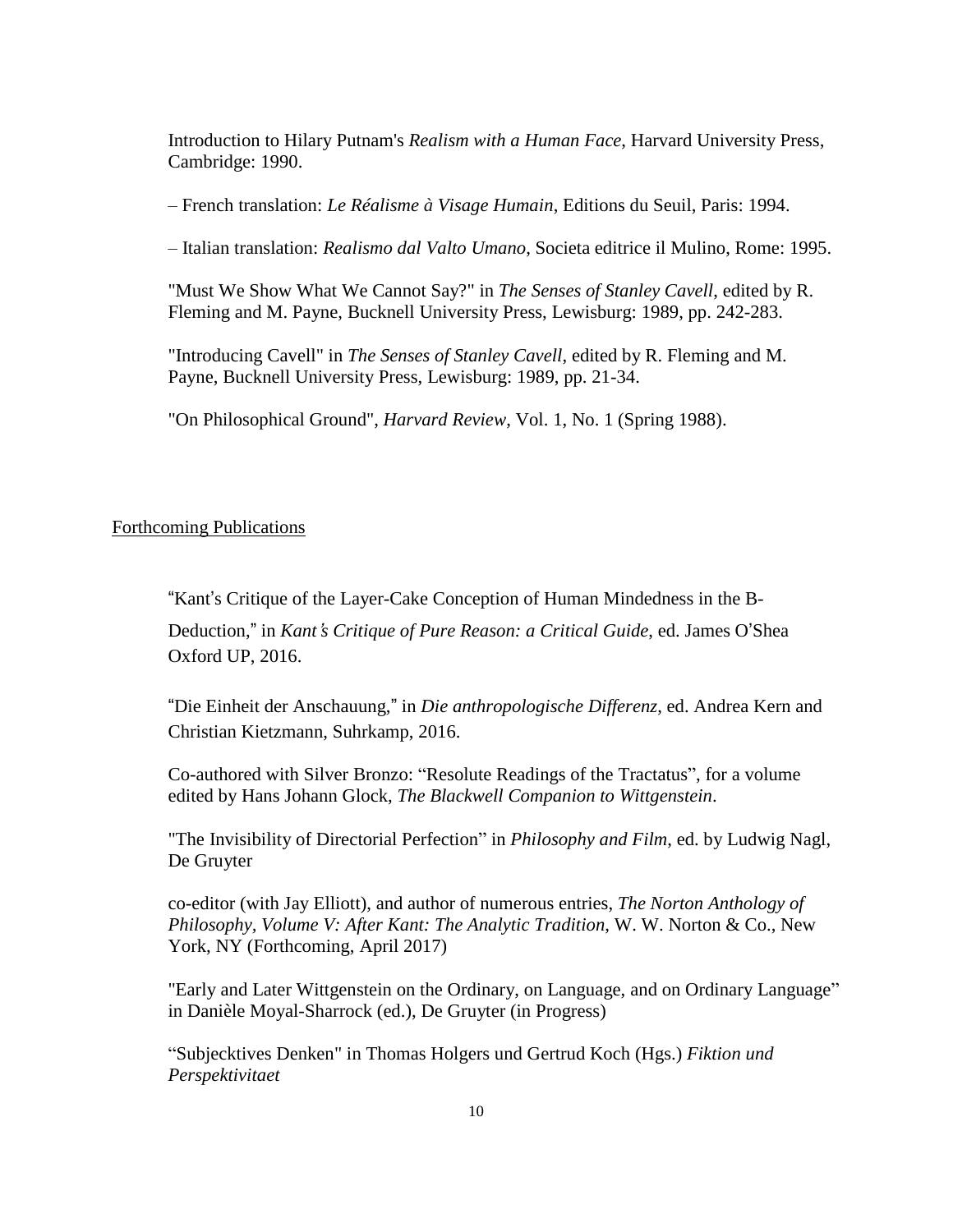"Nietzsche als Exemplar," in *Nietzsche Studien*

"The Puzzle of Perception," in *Hilary Putnam's Philosophy*, ed. Maria Baghramian.

"Brandom and Wittgenstein on Rule Following," in *Philosophical Topics*

"An Outline of a Reading of the B-Deduction", for a volume edited by James O'Shea, *Cambridge University Press Critical Guide on the Critique of Pure Reason*

"On the Ontology of the Cinematic Image", paper for *Critical Inquiry*, commissioned by Richard Neer

Co-authored with Ed Dain: "On So-Called Third Way Readings of the Tractatus", for a special issue on the Tractatus of *Philosophical Topics*, edited by Ed Minar

"Perspicuous Representation in Early Wittgenstein", for a special issue on the Tractatus of *Philosophical Topics*, edited by Ed Minar

"Kuhn's Response to Crisis in the Dominant Epist" *Thomas Kuhn's The Structure of Scientific Revolution Revisited*, ed. Vasso Kindi.

"Kierkegaard on Indirect Communication", *The Self* edited by Jean-Luc Marion.

"A Contradiction Between Form and Content", in *International Studies in Philosophy*.

"Putnam's Diagnosis of the Sources of Skepticism", in *The Philosophy of Hilary Putnam*, edited by Lewis Hahn, Open Court Press.

Editorial Projects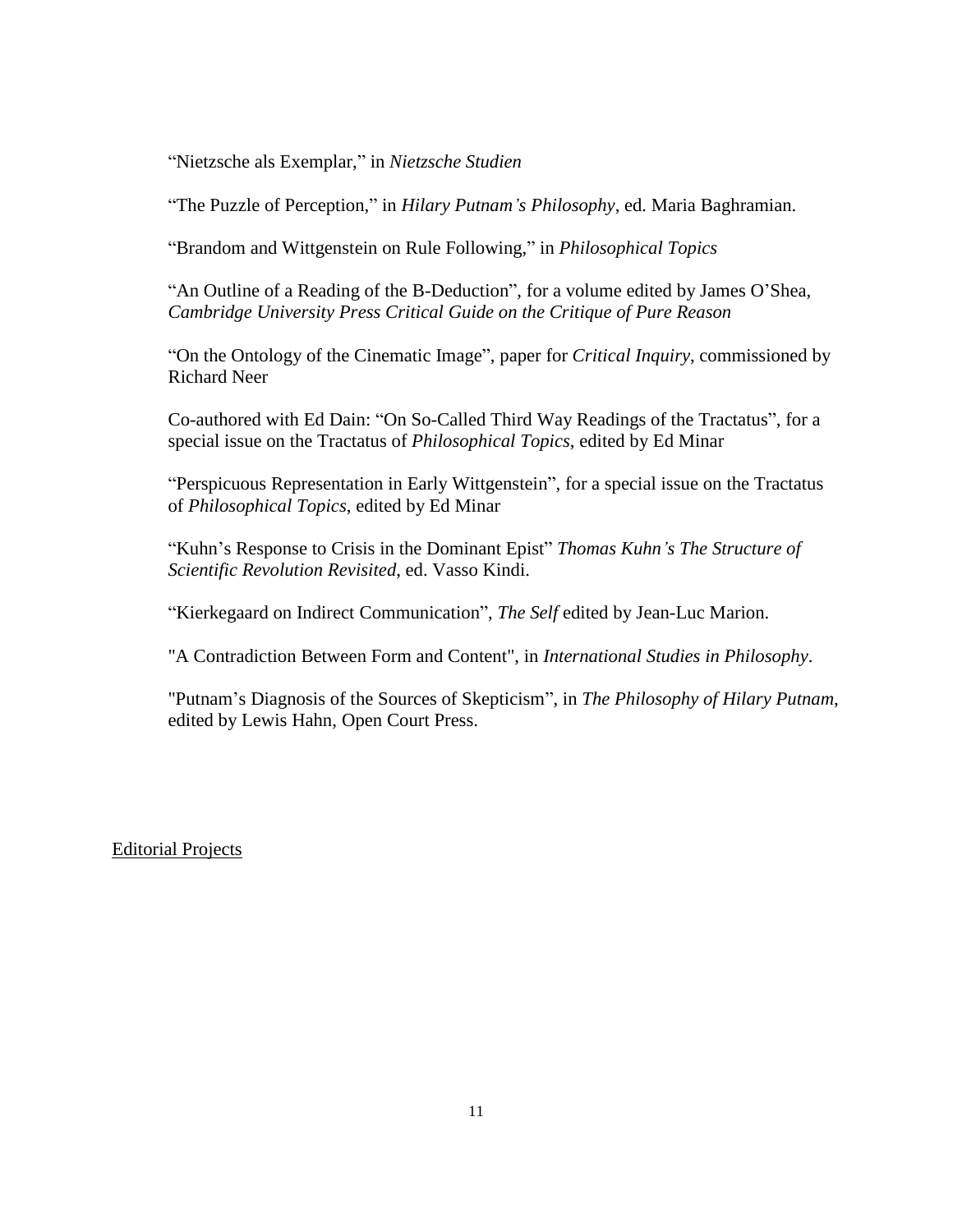co-editor (Sebastian Roedl), *The Second Person*, Philosophical Topics, 42:1. 2016.

co-editor (with Andrea Kern), *Skepticism in Context: Essays after Kant, Wittgenstein, and Cavell ,* Walter De Gruyter, Berlin, 2014

co-editor (with Guenter Abel) *Rethinking Epistemology,* Vol. 2, Walter De Gruyter, Berlin, 2012

co-editor (with Guenter Abel) *Rethinking Epistemology,* Vol. 1, Walter De Gruyter, Berlin, 2012.

editor, Issue on *Analytical Kantianism*, *Philosophical Topics* Vol. 34, #1 & 2 Spring and Fall 2008, University of Arkansas Press.

co-editor (with Urszula Zeglen), *Hilary Putnam: Pragmatism and Realism*, Routledge, London, 2002.

– Spanish translation: *El camino desde la estructura*, Paidós, Barcelona, 2002.

co-editor (with John Haugeland), *The Road Since Structure* (a collection of philosophical essays by Thomas Kuhn), University of Chicago Press, Chicago, IL, 2000.

editor, *Hilary Putnam: Words and Life*, Harvard University Press, Cambridge, MA, 1994.

editor, *Hilary Putnam: Realism with a Human Face*, Harvard University Press, Cambridge, MA, 1990.

– French translation: *Le Réalisme à Visage Humain*, Editions du Seuil, Paris, 1994.

– Italian translation: *Realismo dal Valto Umano*, Societe editrice il Mulino, Rome, 1995.

#### Forthcoming Editorial Projects

co-editor (with Jay Elliott), *The Norton Anthology of Philosophy, Volume V: After Kant: The Analytic Tradition*, W. W. Norton & Co., New York, NY

co-editor (with John Haugeland), *Thomas Kuhn's The Plurality of Worlds*, University of Chicago Press, Chicago, IL

co-editor (with Cora Diamond), *Ludwig Wittgenstein: Lectures on Personal Experience, Cambridge, Michaelmas Term, 1935*, Harvard University Press, Cambridge, MA

co-editor (with Cora Diamond), *Readings on Early Wittgenstein*, Oxford University Press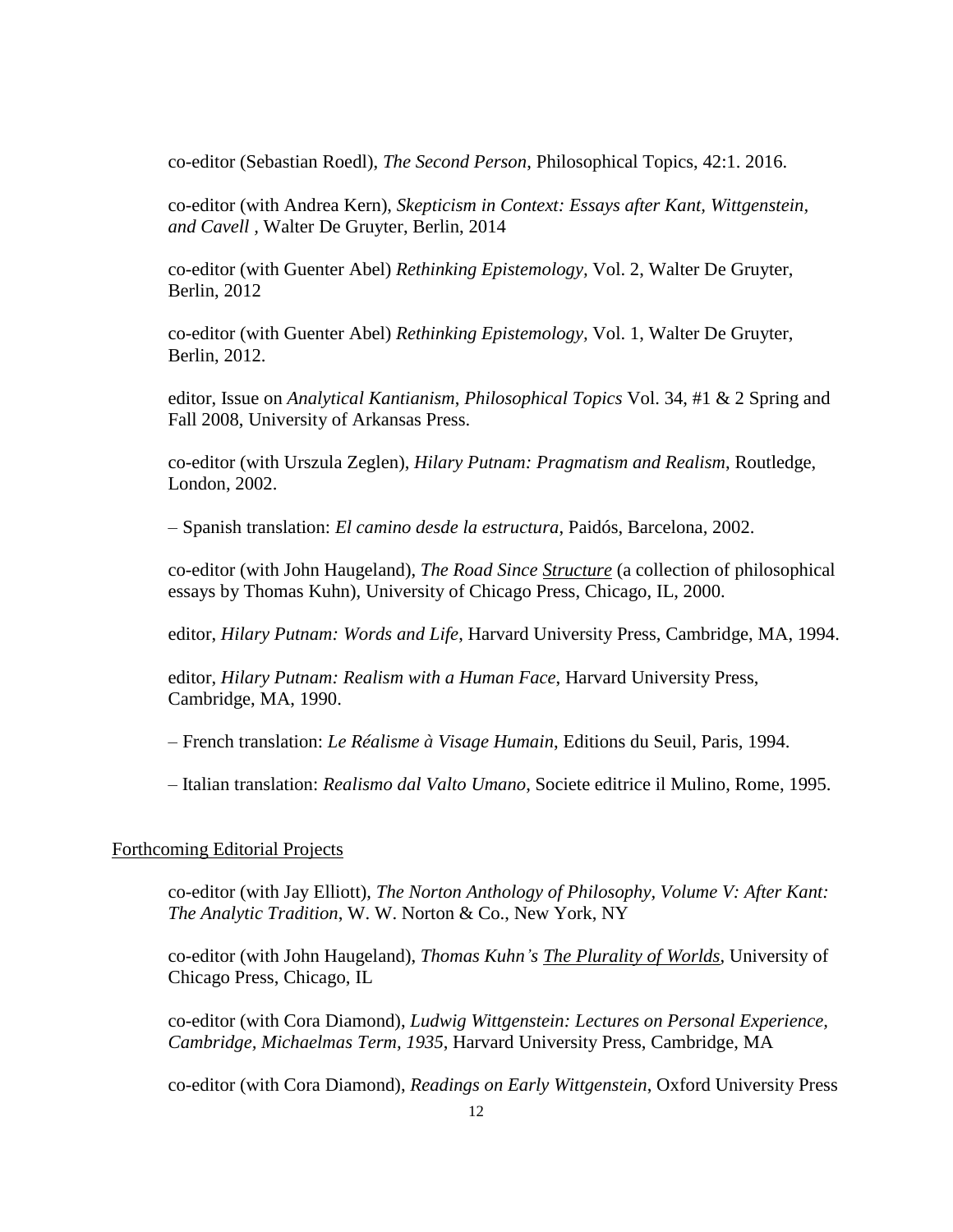co-editor (with Richard Schacht), *The Norton Anthology of Philosophy: The Concise Edition*, W. W. Norton & Co., New York, NY

# Invited Lectures and Colloquia

| Invited Lecture, Conference on "The Form of our Life with Language," Ways of Living, Life Forms and             |
|-----------------------------------------------------------------------------------------------------------------|
| Forms of Life, Munich, May 23, 2016                                                                             |
| Invited Lecture, On Doubt, Renaissance Society, University of Chicago, May 5, 2016                              |
| Invited Lecture, Kant's Critique of the Layer-Cake Conception of Human Mindedness, German                       |
| Philosophy Workshop, April 1, 2016                                                                              |
| Invited Lecture, Two Forms of Skepticism, Dartmouth College, March 24, 2016                                     |
| Invited Lecture, Die Autonomie der Geisteswissenschaften als eigene Form der Erkenntnis, Symposium              |
| with Sebastian Roedl, January 28, 2016                                                                          |
| Invited Lecture, Thomas S. Kuhn: Die Strukture der Wissenschaftlichen Revolutionen, Symposium with              |
| Konrad Lindner January 27, 2016                                                                                 |
| Invited Lecture, Symposium on the Philosophy of Brandom, Leipzig, "Brandom on Rule-Following",                  |
| December 14, 2015                                                                                               |
| Invited Lecture, Leibniz Lectures at Leipzig (a five part series), "The Search for Logically Alien Thought      |
| I: The Problem of Creation in Early Modern Philosophy", November 11, 2015                                       |
| II: Descartes and the Creation of Eternal Truths, November 25                                                   |
| III: Kant's Hylomorphic Conception of Logic, November 30                                                        |
| IV: Frege's Encounter with the Logical Alien, December 2                                                        |
| V: Wittgenstein on logically Alien Thought, December 9                                                          |
| Invited Lecture, Festival of Philosophy, Ichia, Italy, "The Invisibility of What is Right Before our Eyes:      |
| Hitchcock's Psycho", September 25, 2015                                                                         |
| Invited Lecture, Conference on the Philosophy of Cora Diamond, University of Zurich, "Diamond on the            |
| relation between philosophical problems logic and ethics," August 22, 2015                                      |
| Invited Lecture, Conference on Wittgenstein and Architecture, Vienna, "Ludwig Wittgenstein and Adolf            |
| Loos", August 18, 2015                                                                                          |
| Invited Lecture, Conference on Wittgenstein, Vienna, "Socratic aspects of Wittgenstein's Philosophy",           |
| August, 2015                                                                                                    |
| Invited Lecture, Conference on Absolute Spirit, Munich, "Spielarten des Skepticismus", July 21, 2015            |
| Invited Lecture, Conference on Kant, Malbu Norway, Nordlan Academy for Arts and Science, "Kant's                |
| Critique of the Layer-Cake Conception of Human Mindedness", July 7, 2015                                        |
| Symposium Lecture, Austria's Ludwig Wittgenstein Society, Vienna, "Ray Monk on the relation between             |
| philosophy and biography," June 26, 2015                                                                        |
| Invited Lecture, University of East Anglia, "Resolute Readings of Wittgenstein: A overview of some              |
| varieties," June 24, 2015                                                                                       |
| Invited Lecture, Conference on Experience and Judgment, Patras University, "Reflectively Unfavorable            |
| Circumstances: A criticism of John McDowell's account of certain forms of perceptual error," June,              |
| 2015                                                                                                            |
| Invited Lecture, Erlangen University, "Sellars' Dialectic of the Given," June 13, 2015                          |
| Invited Lecture, Leipzig University, "Die Autonomie der Geisteswissenschaften" June, 2015                       |
| Invited Lecture, University of Osnabruck, "Die Unsichtbarkeit einer perfekten Regie", June, 2015                |
| Lucited Lecture $\Omega$ . Lebrals Collage (Coquetie consets of Wittgeweters) Consention of Dhilosophy"), April |

Invited Lecture, St. John's College, "Socratic aspects of Wittgenstein's Conception of Philosophy", April 2015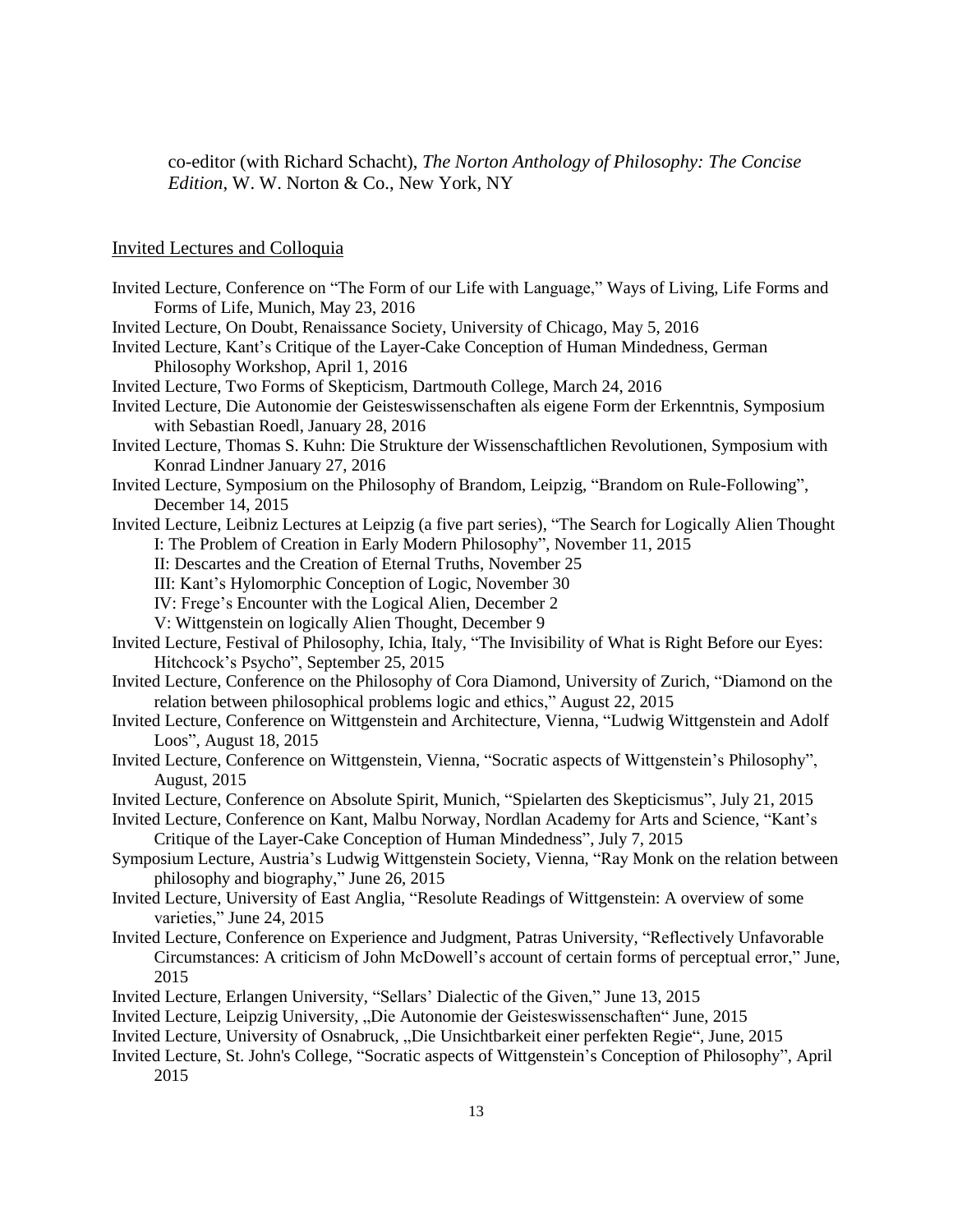- Invited Lecture, Nazareth Conference on Love, Respect and the Political, "Solidarity, Truth and The Political", December 2014
- Invited Lecture, Philosophy Department Colloquium, Tel Aviv University "The Invisibility of Directorial Perfection", December 2014
- Invited Lecture, Conference on Lawfulness and Forms of Life, Tel Aviv University, "Wittgenstein, Ways of Living, Forms of Life and the Human Form of Life", December 2014
- Invited Lecture, Skepticism Conference Bonn "Matter and Form: Two Ways of Distinguishing Varieties of Skepticism",November 2014
- Invited Lecture, Wissenschaftskolleg zu Berlin, "Thomas Kuhn on the Difference between Puzzles and Problems", November 2014
- Invited Lecture, Conference on *Robert Pippins philosophische Filmlektüre*, University of Vienna, "Die Unsichtbarkeit einer perfekten Regie: über Alfred Hitchcocks *Psycho*", November 2014
- Invited Lecture, 2014 Deutsche Kongress fuer Philosophie an der Universitaet Muenster, "Form und Inhalt bei Kant", October 2014
- Invited Lecture, Conference on *Ways of Living and Forms of Life*, University of Rome, "Wittgenstein on the Human, Forms of Life, and the Human Form of Life", September 2014
- Summer School Seminar, University of Munich, "Wittgenstein über das Zeichen/Symbol-Verhältnis", August 2014
- Invited Lecture, University of Bonn, Department of Philosophy Colloquium, "Wittgensteins Spätkritik des *Tractatus*", July 2014
- Invited Lecture, University of Osnabrück, Symposium on James Conant's *Friedrich Nietzsche: Perfektionismus und Perfektivismus,* "Replik auf König, Haag und Müller", *July 2014*
- Invited Lecture, Museum für Modernen Kunst, Frankfurt, "Die Unsichtbarkeit einer perfekten Regie: über Alfred Hitchcocks *Psycho*", July 2014
- Invited Lecture, Kant-Circle at the University of Frankfurt, "Kant's Critique of the Layer-Cake conception of Human Mindedness" July 2014
- Invited Lecture, University of Dresden Philosophy Colloquium, "Spielarten des Skeptizismus" July, 2014
- Invited Lecture, Conference on *The Problem of the Given in the Philosophy of Perception,* University of Patras, "The Dialectic of the Given in Sellars's *Empiricism and the Philosophy of Mind*", June 2014
- Invited Lecture, University of Zurich, "Two Varieties of Skepticism", May 2014
- Invited Lecture, Tufts University Conference on *Philosophical Methods*, "Kant and Wittgenstein on nondogmatic Methods in Philosophy", May 2014
- Invited Lecture, University of Frankfurt, *Bridging Tradition* Conference, "Kant's Critique of the Layer Cake Conception of Human Mindedness" April 2014
- Invited Lecture, University of Amherst "Early and Later Wittgenstein on the Ordinary, on Language, and on Ordinary Language" March, 2014
- Symposium Chair, APA session on CI Lewis and Wilfrid Sellars Symposium, March 2014
- Lecture, University of Chicago Conference on Walter Benjamin as Philosopher, "Benjamin on the Nature of the Cinematic Medium", February 2014
- Conference Co-Organizer, University of Chicago Conference on Kant and Sellars, February 2014
- Conference Co-Organizer, University of Chicago Conference on Walter Benjamin as Philosopher, February 2014
- Invited Lecture, Graham School, Works of the Mind Lecture Series, "Kant Critique of the Layer Cake Conception of the Human Mind", Feb 2014
- Invited Lecture, Midwest Faculty Seminar On Nietzsche's The Genealogy of Morals, "Nietzsche on the Dialectic of Nature and Culture", January 2014
- Invited Lecture, University of Chicago Conference on "Image and Myth" by Luca Giuliani: "Luca Giuliani on Form and Content", Dec 2013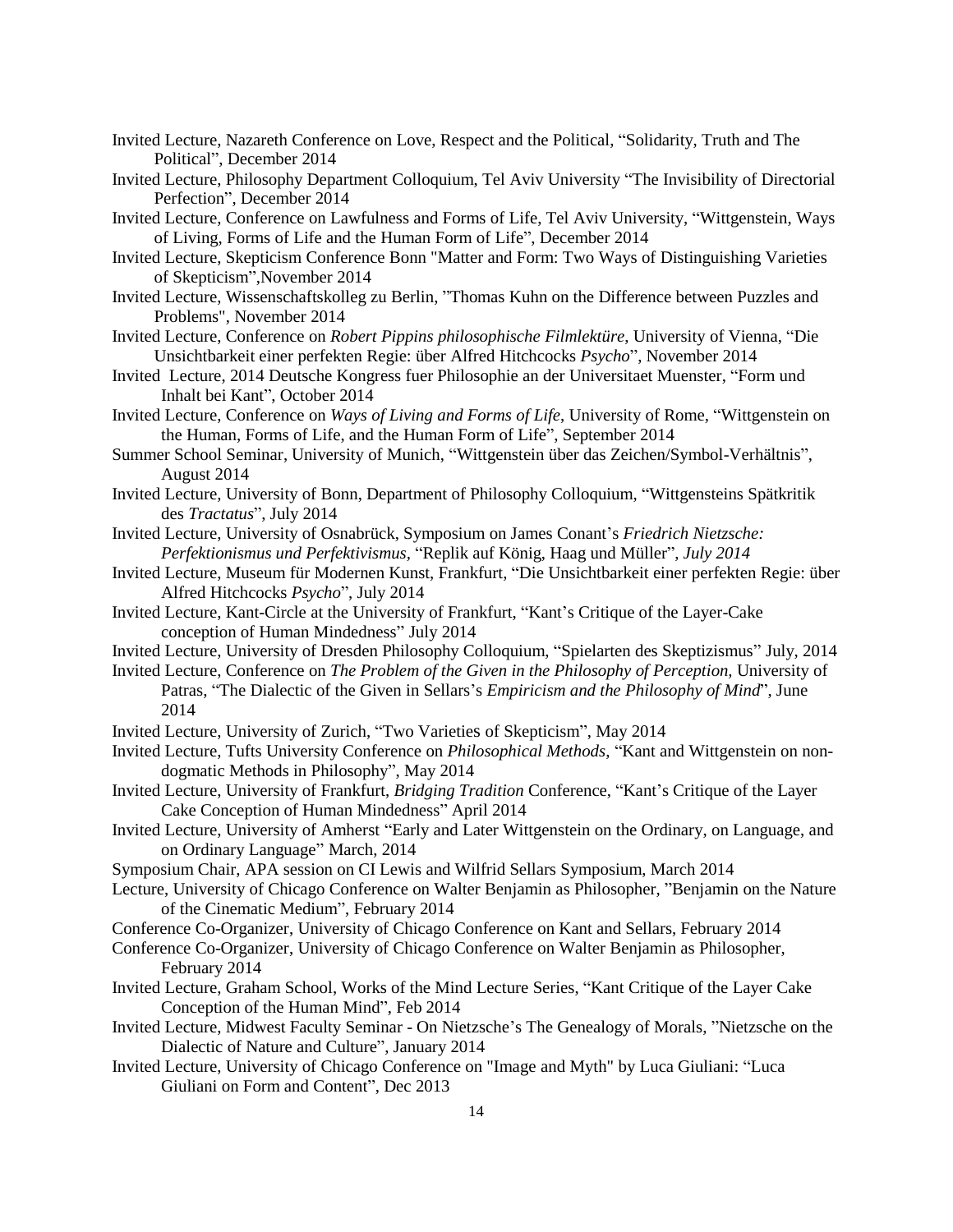- Invited Lecture, University of Freiburg Department of Philosophy Colloqioum, "Das Exemplarische bei Emerson und Nietzsche", Dec 2013
- Invited Lecture, Frankfurt Conference, *Gesetz und Gewalt im Kino*, "The Invisibility of Directorial Perfection", Nov 2013
- Invited Lecture, Yale, Conference on Textual Unities: "Kant and Wittgenstein on non-dogmatic Methods in Philosophy", Oct, 2013
- Invited Lecture, FU Berlin Conference on *Perspective and Fiction:* "Cinematic Point of View", Oct 2013

Invited Lecture, at Wittgenstein International Symposium, Kirchberg, Austria: "Early and Later

- Wittgenstein on the Ordinary, on Language, and on Ordinary Language", August 2013 Summer School, co-taught with Cora Diamond, Wittgenstein's Philosophical Investigations, 89-133, at Kirchberg, Austria, August 2013
- Invited Lecture, University of Frankfurt, "Wittgenstein on the Nature of Philosophy", July 2013 Conference co-organizer and co-symposiast, Rule Following at University of Leipzig, July 2013 Swedish Radio Interview with Niklas Forsberg, June, 2014

Symposium on Disjunctivism with Charles Travis in University of Goettingen, June 2013

Invited Lecture, University of Patras Conference on Sebastian Roedl's Theory of Self-Consciousness: "Roedl's Critique of Fallibilism", June, 2013

- Invited Lecture, Nietzsche-Forum Munich: "Das Exemplarische bei Emerson und Nietzsche", June 3, 2013
- Invited Lecture, Bergische Universität Wuppertal: "Wittgenstein: Vom Tractatus zu den Untersuchungen", May 31, 2013
- Invited Lecture, HU Berlin: "Wittgenstein, Brandom and McDowell on Rule Following", May 28, 2013
- Invited Lecture, FU Berlin: "Wittgenstein, Brandom and McDowell on Rule Following", May 27, 2013

Invited Lecture, Åbo Academy Finland, conference on "The Contemporary Significance of Ordinary Language Philosophy": "Early and Later Wittgenstien on Ordinary Language", May 25, 2013

- Conference Co-organized at the Lichtenberg-Kolleg, Goettingen, "Wittgenstein in Relation to Philosophical Traditions", 20-22 May, 2013
- Invited Lecture, Lichtenberg-Kolleg Fellows Colloquium: "Varieties of Skepticism", May 14, 2013
- Invited Lectures, Uppsala University, Department of Philosophy: "Some Central Philosophical Issues in Reading Kant's Critique of Pure Reason"; "Four Choice-Points in the Interpretation of Kant's Critique of Pure Reason", May 6, 2013
- Invited Lecture, University of Göttingen, Department of Philosophy: "Spielarten des Skeptizismus", May 2, 2013
- Invited Lecture, BWS Annual Ludwig Wittgenstein Conference at Royal Academy Dublin: "Perspicuous Representation", April 26, 2013
- Conference Co-organized, University of Leipzig, "Practical Knowledge", April 19-21, 2013

Invited Lecture, LMU Munich, Department of Philosophy: "Kants Kritik des Schichtenmodells des menschlichen Geistes", March 27, 2013

- Conference Co-organized at WiKo, Berlin: "Philosohpische Gehalt und Literarische Form im Werk Friedrich Nietzsches"; Lecture: "Das Exemplarische bei Emerson und Nietzsche", March 21, 2013
- Workshop at University of Potsdam: "Kant's Critique of the Layer-Cake Conception of Human Mindedness", March 19, 2013
- Invited Lecture, University of Potsdam: "Die Ontologie einer Spielfilmwelt", February 5, 2013
- Invited Lecture, FU Berlin Colloquium: "Symmetries and Asymmetries in Practical and Theoretical Reason", February 4, 2013
- Invited Lecture, University of Frankfurt, Department of Philosophy: "Wittgensteins Spätkritik amTractatus", January 31, 2013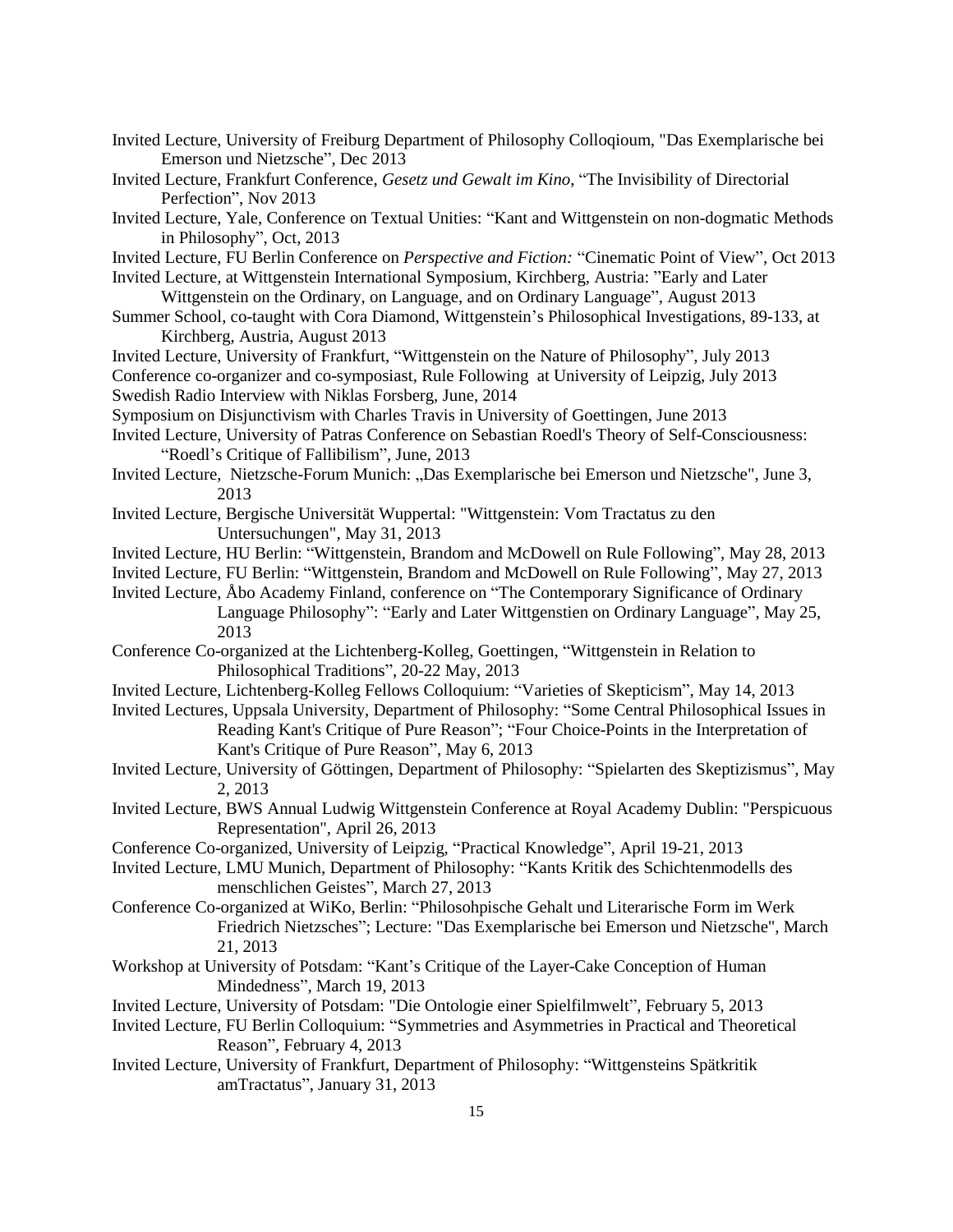- Invited Lecture, University of Göttingen, Ringvorlesung Series: "Kants Kritik des Schichtenmodells des menschlichen Geistes", January 23, 2013
- Invited Lecture, Tel Aviv University Conference "Kantian Themes in Analytic Philosophy": "Kant's Critique of the Layer-Cake Conception of Human Mindedness", December 18, 2012
- Invited Lecture, University of Potsdam, Inaugural Lecture of the Voltaire Lecture Series: "Kant's Critique of the Layer-Cake Conception of Human Mindedness", December 5th, 2012
- Opening of the Center for Analytic German Idealism (CAGI) at the University of Leipzig, December 3, 2012
- Invited Lecture, University of Chicago Kuhn Conference: "Kuhn on the Distinction Between Problems and Puzzles" November 29, 2012
- Conference Co-organized at University of Potsdam: "Sellarsian Readings of Kant and Kantian Readings of Sellars"; Lecture: "The Kantian Critique of the Layer-Cake Conception of Human Mindedness", November 22-24, 2012
- Invited Lecture, Uppsala University, "Understanding Agency" conference: "Kant's Critique of the Layer-Cake Conception of Human Mindedness", November 17, 2012
- Conference on the Work of James Conant, entitled "Skepticism and Intentionality", at University of Bonn; Lecture: "Replies to my Critics", October 29-30, 2012
- Keynote Lecture, University of Bonn Humboldt Preistraeger-Forum: ""Kant's Critique of the Layer-Cake Conception of Mindedness", October 25, 2012
- Keynote Lecture, University of Bonn, Conference "Grenzen: Juventas I. Konferenz für junge Philosophie", "Three Conceptions of the Limits of Thought: Kant, Early Wittgenstein and Later Wittgenstein", October 20, 2012
- Invited Lecture, Nietzsche-Gesellschaft Conference in Naumburg on "Ohnmacht des Subjekts Macht der Persönlichkeit": "Der Begriff des Exemplarischen bei Emerson und Nietzsche", October 11-14, 2012
- Invited Lectures, University of Rome: "What is Analytical Philosophy? -- Part I: 1879 to 1951"; "What is Analytical Philosophy?" -- Part II: 1952 to 2012", October 8-9, 2012
- Invited Lecture, University of Rome Conference on "Forms of Subjectivity": "Kant on Forms of Subjectivity", October 5, 2012
- Invited Lecture, GAP.8 Conference, University of Konstanz: "Varieties of Perspectivism", September 20, 2012
- Invited Lecture, University of Zurich, Conference on "Philosophie Philologie Edition": "Vom Nutzen und Nachteil der Editionen für die Philosophie", September 15, 2012
- Keynote Lecture, University of Heidelberg Anneliese Maier Forschungspreis Preisverleihung, "Varianten des philosophischen Skeptizismus", September 13, 2012
- Two Week SIAS Young Faculty Seminar, (co-taught with Sebastian Rödl) in Berlin: The Second Person: Comparative Perspectives, August 6-17, 2012
- Invited Lecture and Seminar, University of Tuebingen, Department of Philosophy: "Outline of a Reading of the B-Deduction of the Categories of the Understanding" July 25-26, 2012
- Invited Lecture, University of Leipzig: Colloquium: "Outline of a Reading of the B-Deduction of the Categories of the Understanding", July 18, 2012
- Conference Co-organized at University of Leipzig on "Kant on Logic and Self-Consciousness", July 12- 14, 2012
- Conference Co-organized at WiKo Berlin: "Normativity"; Introductory Lecture: "Varieties of Normativity", July 10-11, 2012
- Invited Lecture, University of Leipzig Conference on "Der Sinn der Kunst": "Wellbery on the Nature of Aesthetic Judgment", July 7, 2012
- Invited Lecture, University of Leipzig, Departmental Colloquium: "Kuhn's distinction between problems and puzzles", July 4, 2012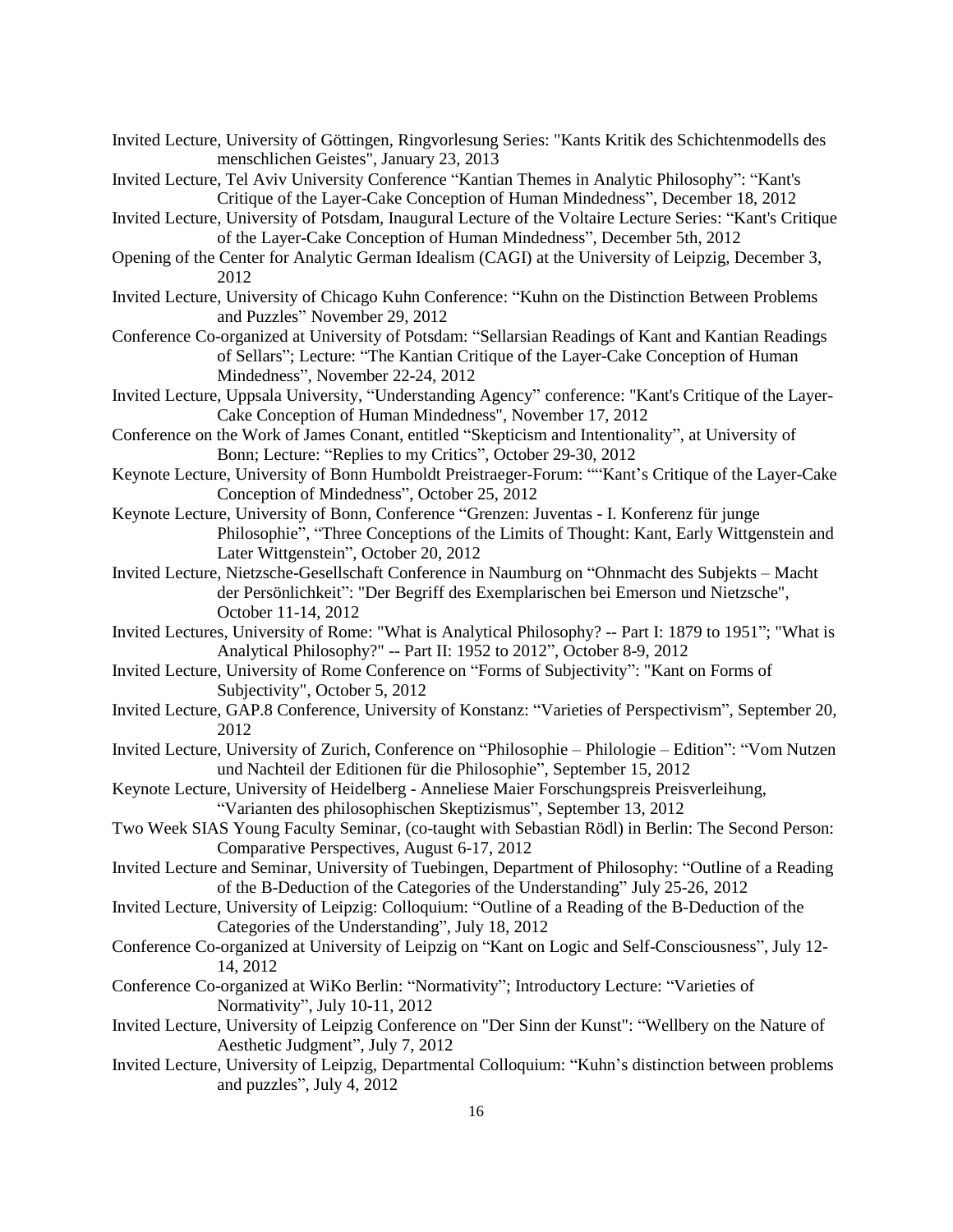Invited Lecture, HU Berlin, Workshop on Irad Kimhi's Thinking and Being: "Kimhi on Frege and Early Wittgenstein", July 2-3, 2012 Plenary Speaker at conference on American Philosophy and Style, University College Dublin, June 2012 Invited Speaker at conference on Wilfrid Sellars's Philosophy, University College Dublin, June 2012 Plenary Speaker at conferenceon The Actuality of German Idealism, HU Berlin, May 2012 Invited Lecture, Indiana Bloomington, April 2012 Invited Speaker at conference on Bernard williams and Antiquity, UNC, April 2012 Keynote Lecture at conference on James Conant and Cora Diamond, Duke, April 2012 Plenary Speaker at the Graduate Students Conference, Zurich University, March 2012 Invited Series of Lectures, Waterloo University, March, March 2012 Invited Lecture, Conference on Philosophy, Film and Skepticism, Bonn University, November 2011 Invited Lecture, Conference on Wittgenstein, Tvarminne, Finland, November 2011 Keynote Lecture, Conference on Freud and Wittgenstein, University of Helsinki, Finland, November 2011 Invited Lecture, Department of Philosophy, University of New Mexico, Albuquerque, October 2011 Invited Lecture, Conference on Kafka, Osnabrück University, September 2011 Invited Lecture, Conference on Nietzsche, Göttingen University, September 2011 Invited Lecture, Abo Academy, Turku, Finland, September 2011 Invited Lecture Series, University of Bergen, Norway, September 2011 Two Week Young Faculty Seminar, co-taught with Sebastian Rödl, sponsored by SIAS, National Humanities Center, Chapel Hill, NC, August 2011 Keynote Lecture, British Wittgenstein Society Conference, Swansea, July 2011 Invited Lecture, Welsh Philosophical Society Conference, Gregynog, July 2011 Invited Lecture, Symposium on Philosophy and Literature, Wissenschaftskolleg zu Berlin, July 2011 Keynote Lecture, Conference on The Logical Alien at 20, University of Porto, Portugal, June 2011 Invited Lecture, MLEG, University of Porto, Portugal, June 2011 Invited Lecture, Conference on Wittgenstein, University of Rome - Sapienza, Italy, June 2011 Invited Lecture, Conference on John McDowell, University of Patras, Greece, June 2011 Keynote Lecture, Conference on Wittgenstein, Auburn University Invited Lecture, Conference on Brandom and Cavell, CNRS, Paris, France Invited Lecture, Conference on J.L. Austin, University of Paris - Sorbonne, France Invited Lecture, Conference on Wittgenstein, University of Paris - Sorbonne, France Invited Lecture, Conference on Stanley Cavell, Johns Hopkins University, Baltimore Speaker/Moderator, Conference on Contradiction, University of Chicago Invited Commentator, Book symposium on Rebecca Kukla's and Mark Lance's *The Pragmatic Topography of the Space of Reasons*, American Philosophical Association, Washington D.C. Keynote Lecture, Conference on Film and Philosophy, Warwick University, UK Invited Lecture, Conference on Forms of Knowledge, Technical University, Berlin, Germany Invited Lecture, Department of Philosophy, University of Jena, Germany Keynote Lecture, Opening of the William James Center, University of Dortmund, Germany Invited Lecture, Conference on McDowell, University of Rome La Sapienza, Italy Keynote Lecture, Conference on Wittgenstein, University of Patras, Greece Invited Lecture, Conference on Michael Fried, University of Athens, Greece Invited Lecture, Conference on Wittgenstein and Translation, University of Vienna, Austria Invited Lecture, New School University, New York Keynote Lecture, Conference on Nietzsche, University of Southampton, UK Invited Lecture, Conference on Art, Medium, and Expression, Freie Universitaet, Berlin Invited Lecture Series, University of Rome La Sapienza, Italy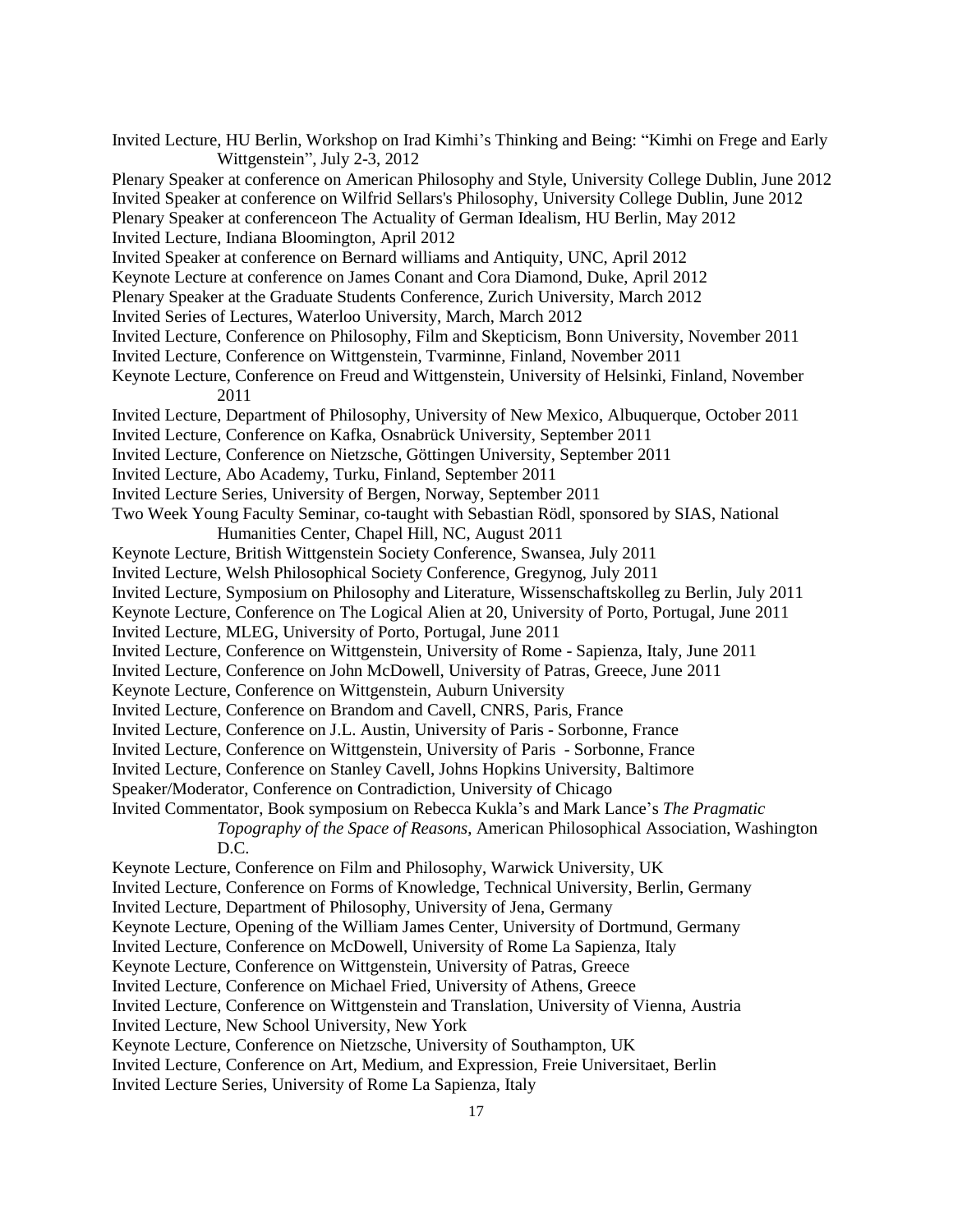- Invited Lecture, Institute of Humanities, University of Bergen, Norway
- Invited Lecture, Department of Philosophy, University of Bergen, Norway
- Keynote Speaker, Conference on Wittgenstein, Krichberg, Austria
- Invited Lecture, Conference on Richard Rorty, Rio de Janiero, Brazil
- Invited Lecture, CNRS, Paris
- Invited Lecture, Conference on The Beginning of Wittgenstein's Investigations, University of Bordeaux III, Bordeaux, France
- Invited Lecture, University of Basel, Basel, Switzerland
- Invited Lecture, University of Zurich, Zurich, Switzerland
- Invited Lecture, Department of Philosophy, University of Odense, Denmark
- Invited Lecture, Department of Philosophy, Free University of Berlin, Berlin, Germany
- Wednesday Lecture, Wiessenschaftskolleg zu Berlin, Berlin, Germany
- Colloquium Talk, Wissenschaftskolleg zu Berlin, Berlin, Germany
- Invited Lecture, Department of Philosophy, University of Bristol, UK
- Invited Lecture, University of Dortmund, Dortmund, Germany
- Invited Lecture, Conference on Kuhn, University of Athens, Athens, Greece
- Invited Lecture, XXIst German Congress for Philosophy, University of Essen, Essen, Germany
- Invited Lecture, Conference on Nietzsche, Sils-Maria, Switzerland
- Invited Lecture, Department of Philosophy, University of Northern Illinois, Dekalb, Illinois
- Invited lecture, Conference on Pragmatism, Zuerich, Switzerland
- Keynote Speaker, Conference on Conceptions of Reason, University of Potsdam, Potsdam, Germany
- Invited Lecture, Department of Philosophy, University of Potsdam, Potsdam, Germany
- Invited Lecture, "Varieties of Skepticism," Department of Philosophy, University of Szczecin, Szczecin, Poland
- Invited Lecture, School of Humanities, University of Szczecin, Szczecin, Poland
- Invited Lecture, Conference on Wittgenstein, University of Bergen, Norway
- Invited Lecture, Conference on Skepticism, University of Edinburgh, Scotland
- Invited Lecture, Conference on Aesthetics, Wissenschaftskolleg zu Berlin, Berlin, Germany
- Invited Lecture, Conference on Perception, University of Basel, Basel, Switzerland
- Invited Lecture, Conference of Wittgenstein's *Nachlass*, University of Lisbon, Lisbon, Portugal
- Invited Lecture, Undergraduate Philosophy Conference, University of Chicago
- Invited Lecture, Conference on Nietzsche, University of Chicago
- Invited Lecture, Conference in Celebration of the French Translation of McDowell's Mind and World, University of
- Picardy, Amiens, France
- Invited Lecture, Conference on Wittgenstein, University of Leipzig, Leipzig, Germany
- Invited Lecture, Conference on Wittgenstein, University of California, Santa Cruz
- Invited Lecture, Center for Theoretical Studies, University of Essex, UK
- Invited Lecture, Department of Philosophy, University of Essex, UK
- Invited Lecture, Charles University, Prague
- Invited Lecture, Three Lecture Series, Johns Hopkins University
- Invited Lecture, University of Dublin, Ireland
- Invited Lecture, University of Bordeaux, France
- Invited Lecture, Conference on Conant on Wittgenstein, University of Picardy, Amiens, France
- Invited Lecture, University of Illinois at Chicago
- Invited Lecture, University of Chicago Divinity School
- Invited Lecture, Potsdam, Germany
- Invited Lecture, University of Cardiff, UK
- Invited Lecture, University of East Anglia, Norwich, UK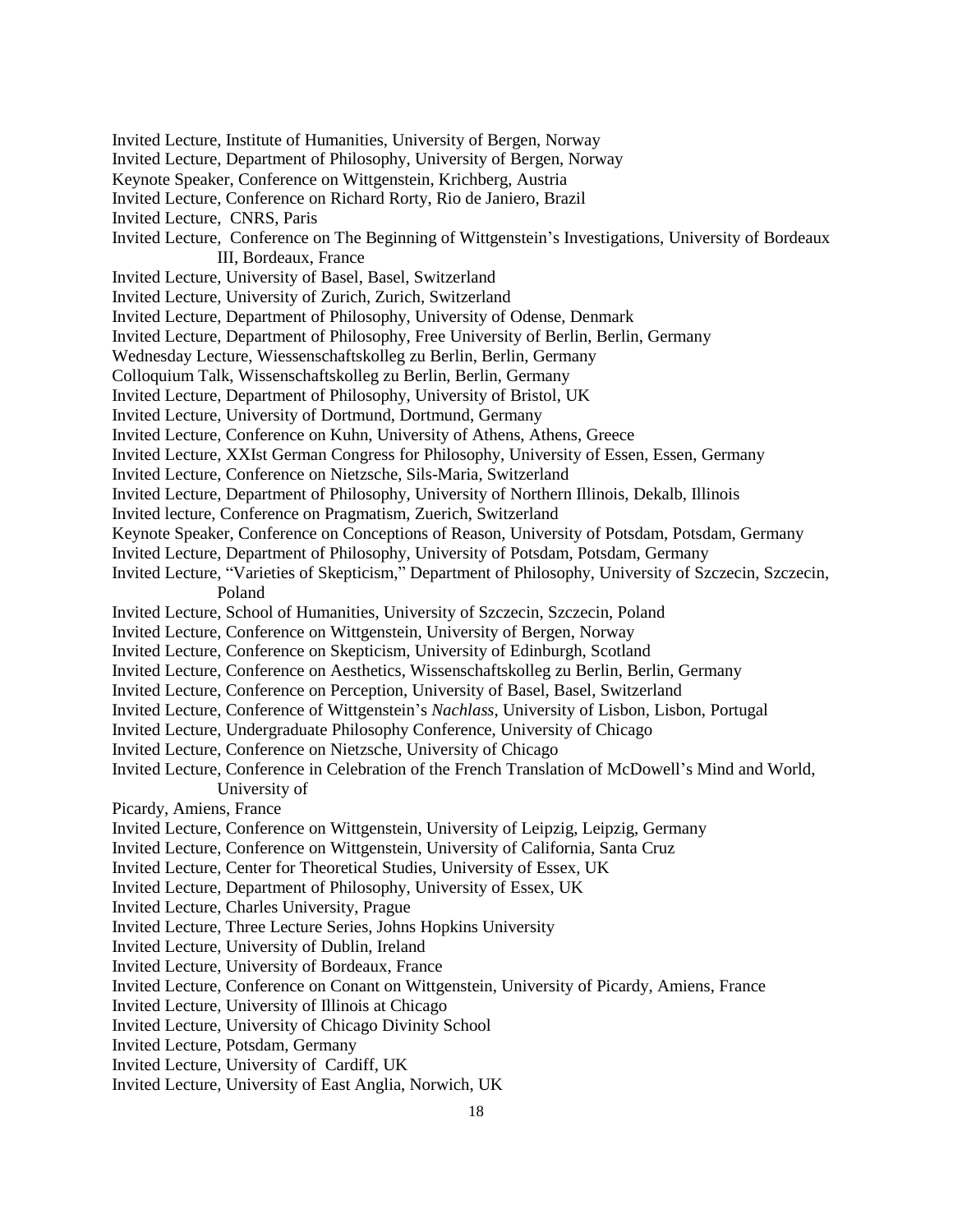Conference on Kant, Kirkenes, Norway Conference on Everyday, Johns Hopkins, MD Invited Lecture, conference on Wittgenstein, New School, NY Invited Lecture, conference on meaning and translation, Paros, Greece Invited Lecture, Athens, Greece Invited Lecture, University of Picardy, Amiens, France Invited Lecture, University of Bordeaux, France Invited Lecture, Chicago-Paris Conference Invited Lecture, University of Jules Vern, Paris VI Keynote address, Conference on the Philosophy of Peter Winch, Swansea, UK Four-Lecture Series, Department of Philosophy, University of Bergen Conference on Wittgenstein, University of Aarhus, Denmark Conference on McDowell, Sandbjerg, Denmark Invited Lecture, Department of Philosophy, Uppsala University, Sweden Conference on Wittgenstein, Skjolden, Norway Conference on Wittgenstein's *Tractatus* and its History, University of Stirling, Scotland Norwegian Council of Research Annual Humanities Public Lecture, University of Bergen, Norway Session on James Conant's Interpretation of Kierkegaard and Its Critics, APA Meetings, New York American Philosophical Association Meetings, Chicago Conference on Kant and Hegel, University of Chicago Conference on Film and Philosophy, Swedish Film Institute, Stockholm, Sweden Conference on Stanley Cavell, Uppsala University, Uppsala, Sweden Invited Lecturer, Center for Consciousness Research, University of Copenhagen, Copenhagen, Denmark Invited Lecturer, Department of Philosophy, Jena University, Jena, Germany Invited Lecturer, Department of Philosophy, Technical University, Berlin, Germany Invited Lecturer, Department of Philosophy, Potsdam University, Potsdam, Germany Conference on Hegel and Analytic Philosophy, University of Leipzig, Leipzig, Germany Conference on John McDowell, CRNS, Paris, France Conference on Logically Alien Thought, Finlandic Institute, Paris, France Joint Conference on Wittgenstein, Sorbonne and Essex Universities, Paris and Colchester Invited Lecturer, CREA, Paris, France Vienna Circle Lecture Series, CRNS, Paris, France Pragmatism Lecture Series, Sorbonne, Paris, France Invited Lecturer, College de France, Paris, France Conference on G. E. Moore, University of Picardy, Amiens, France Invited Humanities Speaker, Wittgenstein Archives at the University of Bergen, Bergen, Norway Center for Philosophy of Science, University of Bergen, Bergen, Norway Department of Philosophy, University of Bergen, Bergen, Norway Inter-Nordic Seminar, Uppsala University, Uppsala, Sweden Annual August Phalen Conference on Philosophy, Åbo Academy, Turku, Finland Conference on Film and Philosophy, University of Chicago Conference on American Complexities, Boston University, MA Conference in Honor of Aristides Baltas, NYU, NY Annual Philosophy Lecture Series Speaker, Auburn University, AL Conference on German Idealism, Notre Dame, South Bend, IN Conference on Wittgenstein, Girona, Spain Conference on Stanley Cavell, New School University, New York, NY Public Lecture, NYU Cultural Institute, Athens, Greece Conference on History and Philosophy, Syros, Greece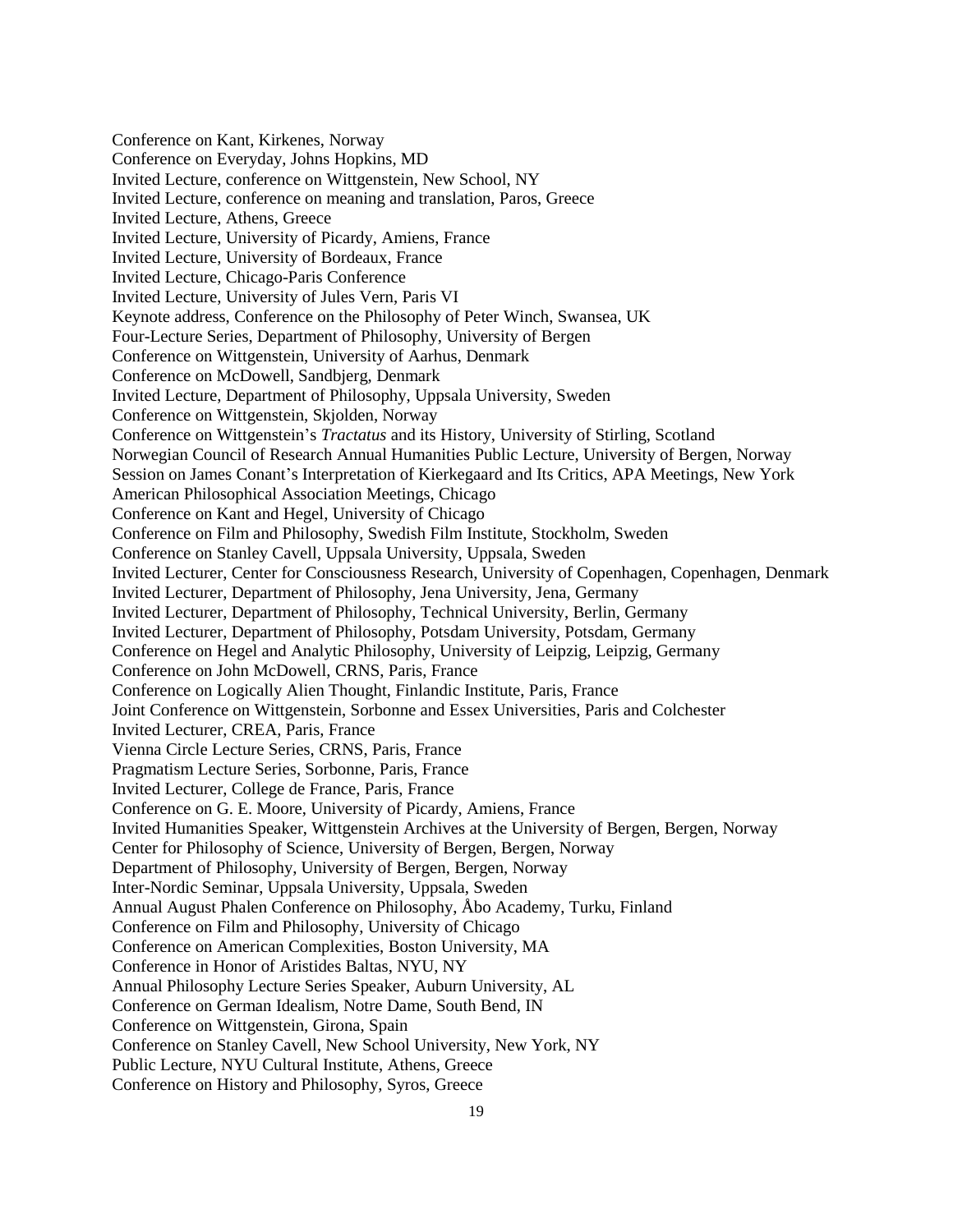Symposium on Travis, College de France, Paris, France Symposium on Wittgenstein, CRNS, Paris, France Invited Lecture, Department of Philosophy, Sorbonne, Paris, France Conference on J.L. Austin, University of Picardy, Amiens, France Conference on Stanley Cavell, Wesleyan University, Middletown, Connecticut Invited Speaker, Franke Institute, University of Chicago Invited Speaker, Department of Philosophy, University of East Anglia, Norwich, UK Invited Lecture, Annual Philosophy Lecture Series, University of Essex, Colchester, UK Invited Lecture, Tate Modern, London, UK Invited Speaker, Department of Philosophy, University of Virginia, Charlottesville, VA Symposium on Nietzsche, Eastern Division APA 2001 Meeting, Atlanta, Georgia Invited Lecture, Department of Philosophy, University of Bergen, Norway Conference on Wittgenstein, University of Bergen, Norway Invited Lecture Series, Department of Philosophy, University of Rome "La Sapienza", Italy Conference on Virtue, Reason, and the Passions, Uppsala, Sweden Invited Lecture, Department of Philosophy, University of Uppsala, Sweden Conference on Wittgenstein, Technische Universitaet, Berlin, Germany Conference on Conant/Diamond Interpretation of the *Tractatus*, Abo Academy, Turku, Finland 24th International Wittgenstein Symposium, Kirchberg, Austria Conference on the History of Philosophy, Trondheim, Norway Conference on Wittgenstein and the Future of Philosophy, Gregeynog, Wales Symposium on Cavell, Athens, Greece Conference on Wittgenstein, Delphi, Greece Conference on Wittgenstein, College de France, Paris, France Invited Lecture, Department of Philosophy, Tufts University Graduate Students in Philosophy Lecture Series, University of Chicago. Conference on Wittgenstein, Claremont Graduate School, Claremont, CA. Honorary Lecture Series, Annual Inter-Nordic Phil. Association, Helsinki, Finland. Symposium on Descartes and Wittgenstein, University of Uppsala, Uppsala, Sweden. Invited Lecture, Department of Philosophy, University of Uppsala, Uppsala, Sweden. Department of Philosophy, Academy, Turku, Finland. Conference on Wittgenstein Philosophy, University of Helsinki, Helsinki, Finland. Annual Philosophy Guest Lecture Series, University of Reykjavik, Reykjavik, Iceland. The Mind Association, Annual Meeting, Manchester, UK. Plenary Lecture, VI Congress of the Austrian Philosophical Society, Linz, Austria. Conference on Skepticism and Interpretation, Amsterdam, Holland. Conference on the Pragmatist Tradition, Universität Münster, Münster, Germany. Invited Lecture, Department of Philosophy, Universität Potsdam, Potsdam, Germany. Invited Lecture, Department of Philosophy, Humboldt Universität, Berlin, Germany. Invited Lecture, Department of Philosophy, Universität Leipzig, Leipzig, Germany. Invited Lecture, Department of Philosophy, Technische Universität, Berlin, Germany. Symposium on Biography, Reykjavik Academy, Reykjavik, Iceland. Conference on Experience and Knowledge, University of Crete, Rethymnon, Greece. Invited Lecture, Department of Philosophy, University of Athens, Athens, Greece. Invited Lecture, Husserl Archive, Ecole Normale Sup., Paris, France. Invited Lecture, CRNS, Paris, France. Nietzsche Conference, Allerton Conference Center, Allerton, IL. Invited Lecture, Department of Philosophy, Northwestern University, Evanston, IL.

Symposium on Kafka's *In the Penal Colony*, University of Chicago.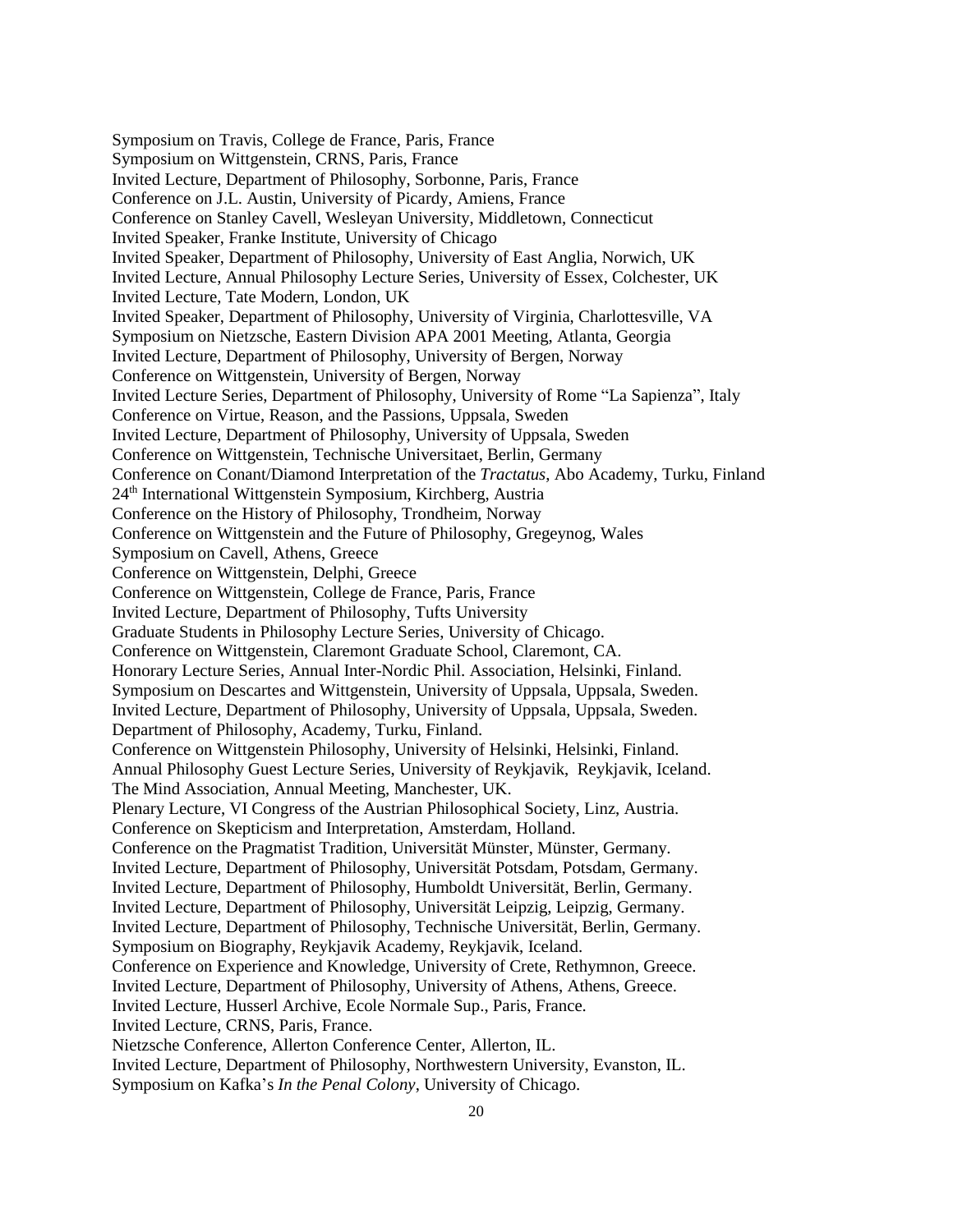Invited Lecture, Department of Philosophy, New School for Social Research, New York. Invited Lecture, Department of Philosophy, Tufts University, Medford, MA. Conference on Wittgenstein College de France, Paris, France Invited Speaker, American Philosophical Association, Eastern Division, 1999 Meetings, Boston, MA Conference on Wittgenstein on Ethics & Religion, Claremont Graduate School Invited Speaker, C.R.N.S., Paris, France Conference on Nietzsche, Departments of Philosophy and Politics, University of Southampton, UK Conference on Orwell, University of Chicago Law School Conference on Wittgenstein, University of London, UK Conference on Carnap, Amiens University, France Conference on Wittgenstein's *Tractatus*, Siena, Italy Symposium on Philosophy and Biography, University of Athens, Greece Conference on Conant, Haugeland & McDowell, National Technical University, Athens, Greece Society for Post-Analytic Philosophy, Conference on Crisis in Analytic Philosophy, University of Southampton, UK Invited Speaker, Department of Philosophy, University of Iceland, Reykyavik Karlovy Vary Symposium on Philosophy, Karlovy Vary, The Czech Republic Conference on American Neopragmatism, Nicholas Copernicus University, Torun, Poland NEH Summer Institute "Mind, Self, and Psychopathology", Cornell University Universiteit van Amsterdam, Holland Dibner Instititute, M.I.T., Conference on Kuhn's Philosophy of Science Invited Speaker, Indiana University, Dept. Of Philosophy American Philosophical Association, Eastern Division, 1997 Meetings, Philadelphia 1997 Ernan McMullin Perspectives in Philosophy Lecture Series, Notre Dame University American Society for Aesthetics, 1997 Meetings, Santa Fe New Mexico Society for the Advancement of American Philosophy, 1997 Meetings, Albuquerque, New Mexico University of Minnesota, Wittgenstein Conference Univ. of Wisconsin-Milwaukee, Dept. of Philosophy Princeton University, Dept. of Philosophy Castiglioncello, Italy, Conference on the Philosophy of Science Universitá di Roma, Facoltá di Filosofia College de France, Conference on Skepticism Joint Sessions of the Mind and Aristotelian Societies, Dublin, Ireland Bard College, Conference on American Transcendentalism Bar-Elan University, Israel, Conference on Cavell Tel Aviv University, Israel, Dept. Of Philosophy Hebrew University, Israel, Committee on American Studies Harvard University, Conference on the History of Science and History of Art University of Illinois, Conference on Wittgenstein, Cerisy-Les-Salles, France, Conference on Contemporary American Philosophy Kennedy Institute, Berlin, Germany Technische Universität, Berlin, Germany International Nietzsche Conference, Allerton Park, Illinois University of Illinois at Urbana-Champaign, Dept. Of Philosophy McGill University, Department of Philosophy American Philosophical Association, Eastern Division, 1994 Meetings, Boston, MA Univ. of Chicago, Department of Philosophy Claremont Graduate School, Moral Philosophy Conference

American Philosophical Association, Central Division, 1993 Meetings, Kansas City